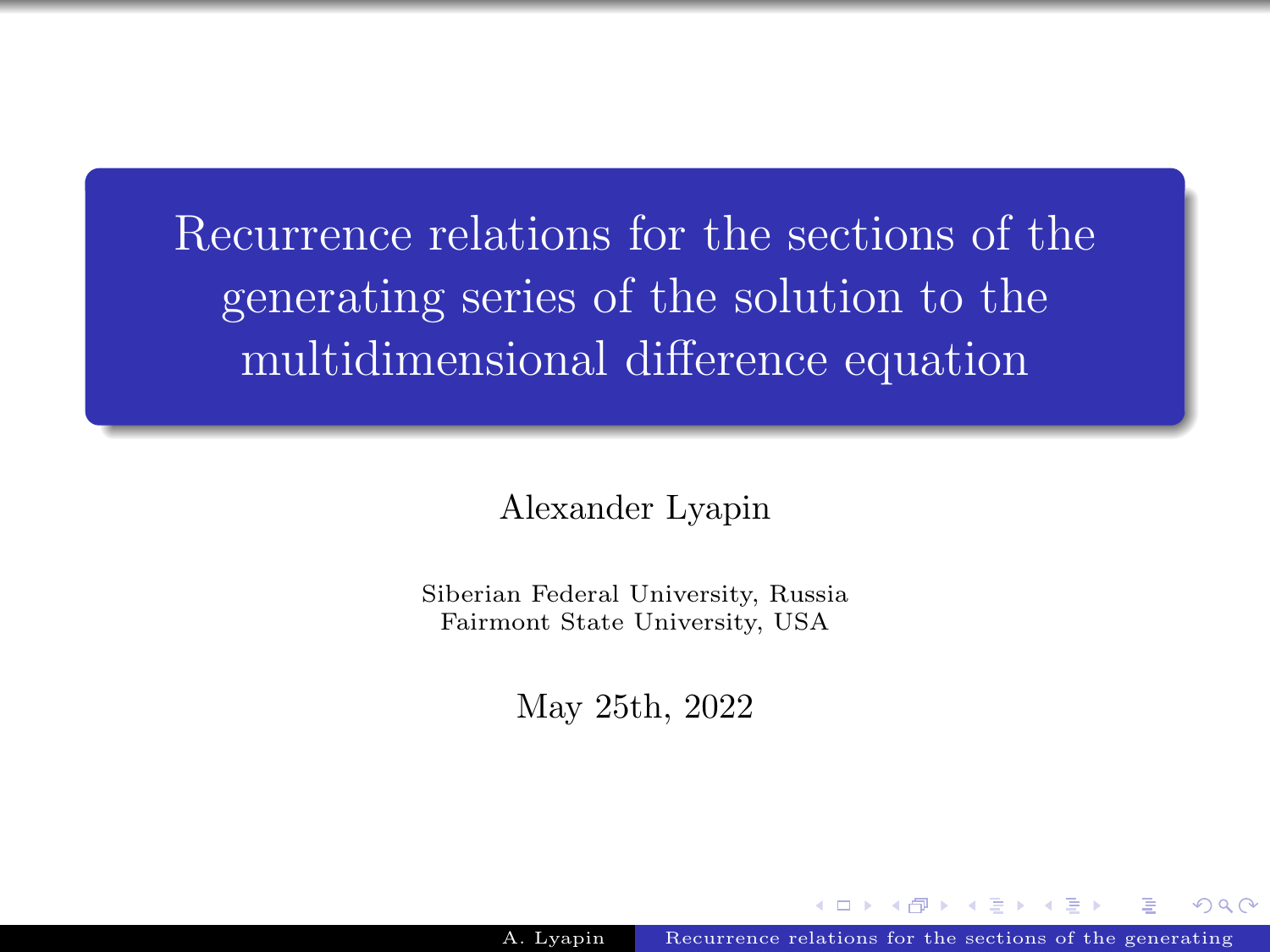Generating functions (or z-transformation) are a powerful tool in enumerative combinatorial analysis, and the study of their properties is of great interest, especially when it comes to a function belonging to one of the classes in the hierarchy proposed by Richard Stanley (1990):

rational ⊂ algebraic ⊂ D-finite.

Stanley noted that rational generating functions are "the most useful" class of generating functions.

A. De Moivre (1722) considered power series

$$
F(z) = a_0 + a_1 z + \dots + a_k z^k + \dots
$$

with coefficients  $a_0, a_1, ..., a_k, ...,$  forming a recursive sequence, i.e. a sequence satisfying a relation

$$
c_0 a_{m+p} + c_1 a_{m+p-1} + \dots + c_m a_p = 0, \ p = 0, 1, 2...
$$

where  $c_j$ ,  $j = 0, \ldots, p$ , are some constants. It turned out that such series always represent rational functions.

 $\left\{ \begin{array}{ccc} 1 & 0 & 0 \\ 0 & 1 & 0 \end{array} \right.$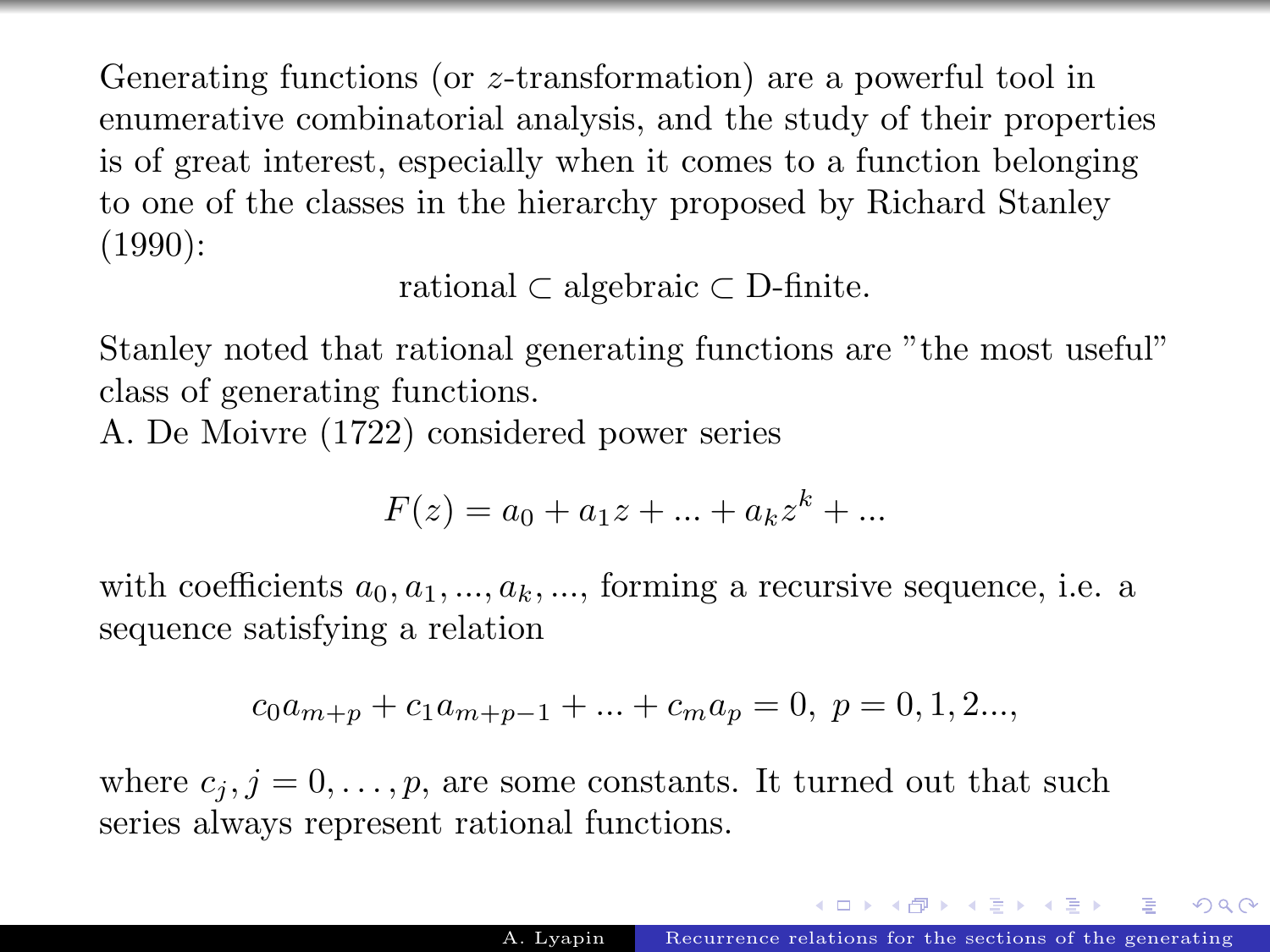## $n = 1$  Fibonacci numbers

The most famous case where we encounter a difference equation is the Fibonacci numbers:

$$
f(1) = 1,f(2) = 1,f(x) = f(x - 1) + f(x - 2), x \ge 2
$$

A solution to this equation is well-known:

$$
f(x) = \frac{1}{\sqrt{5}} \left[ \left( \frac{1+\sqrt{5}}{2} \right)^x - \left( \frac{1-\sqrt{5}}{2} \right)^x \right]
$$

The generating function for  $f(x)$  is

$$
F(z) = \frac{z^2 f(0) + z(f(1) + f(0))}{z^2 - z - 1}.
$$

.

 $\left\{ \begin{array}{ccc} 1 & 0 & 0 \\ 0 & 1 & 0 \end{array} \right.$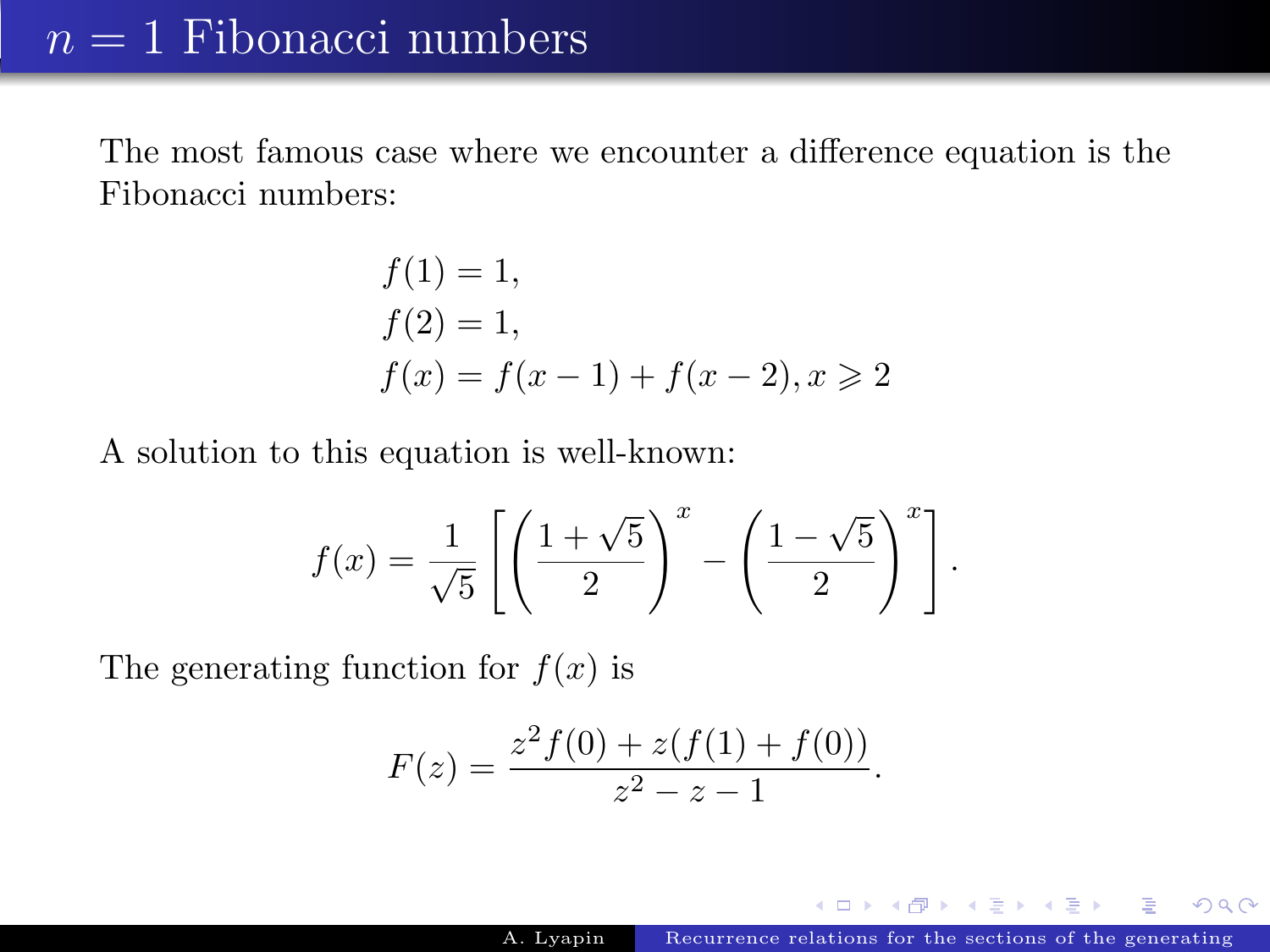More precisely, the following assertion is true.

#### Theorem (Moivre, 1722)

The power series  $F(z)$  is recursive if and only if it represents rational function.

The proof of this simple fact can be found, for example, in [Stanley, 1990]. An analogue of the Moivre theorem for a multidimensional difference equation with constant coefficients was proved by E. Leinartas and A. L. in 2009: the generating function of the solution of a multidimensional difference equation with constant coefficients is rational if and only if the generating function of the initial data is rational.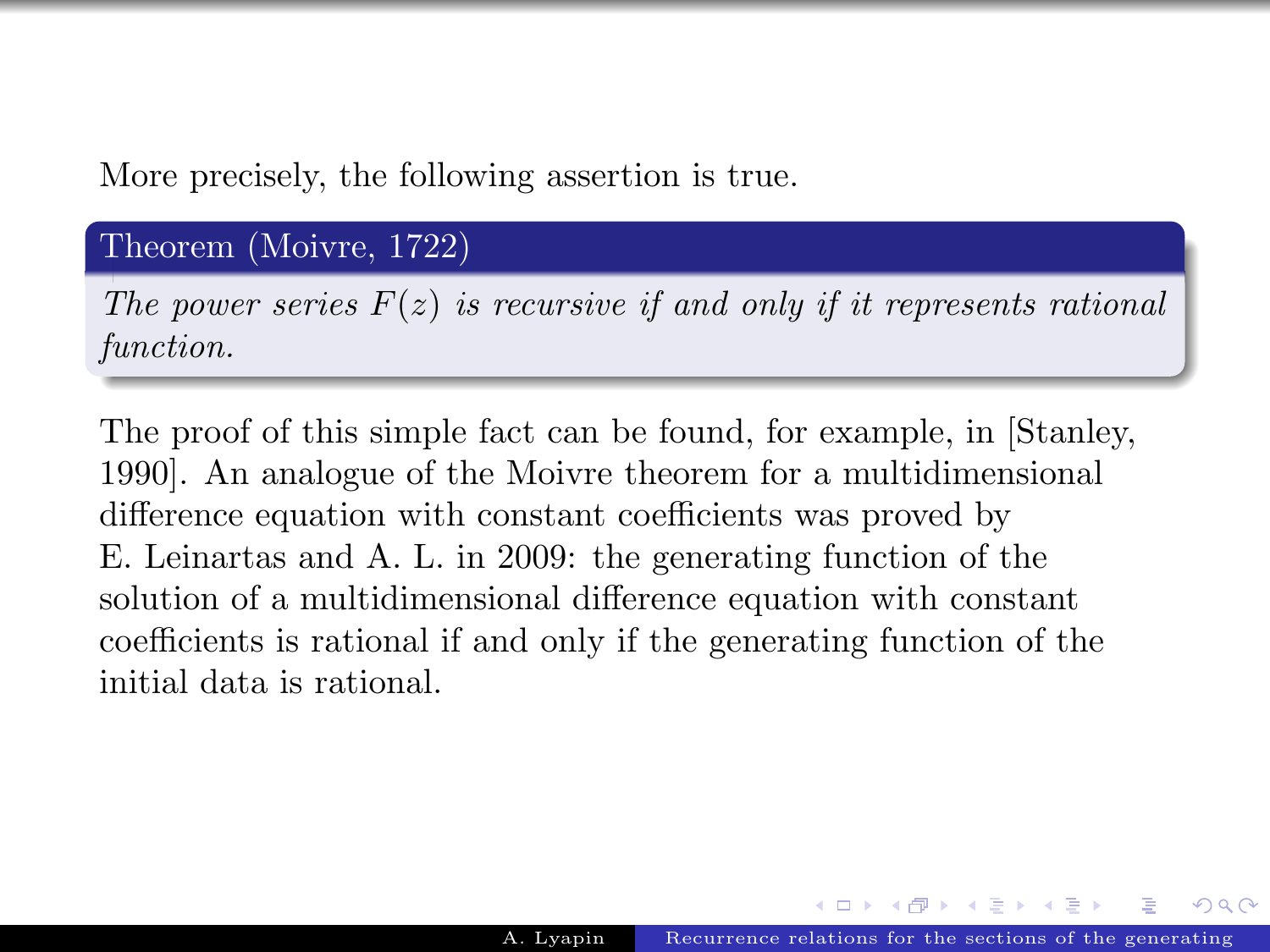# D-finite power series

Let  $F(z) = \sum$  $x\in\mathbb{Z}_{\geqslant}^{n}$ be a formal power series of  $z = (z_1, \ldots, z_n) \in \mathbb{C}^n$ . Series  $F(z)$  is called D-finite if it satisfies to a system of differential equations

$$
\begin{cases}\nP_k^1(z)\frac{\partial^k F}{\partial z_1^k} + P_{k-1}^1(z)\frac{\partial^{k-1} F}{\partial z_1^{k-1}} + \dots + P_1^1(z)\frac{\partial^1 F}{\partial z_1} + P_0^1(z)F = 0, \\
P_k^2(z)\frac{\partial^k F}{\partial z_2^k} + P_{k-1}^2(z)\frac{\partial^{k-1} F}{\partial z_2^{k-1}} + \dots + P_1^2(z)\frac{\partial^1 F}{\partial z_2} + P_0^2(z)F = 0, \\
\dots \\
P_k^n(z)\frac{\partial^k F}{\partial z_n^k} + P_{k-1}^n(z)\frac{\partial^{k-1} F}{\partial z_n^{k-1}} + \dots + P_1^n(z)\frac{\partial^1 F}{\partial z_n} + P_0^n(z)F = 0,\n\end{cases}
$$

where  $P_j^i$  are polynomials.

An analogue of Moivre theorem for D-finite series was derived by T. Yakovleva (Nekrasova) in 2014.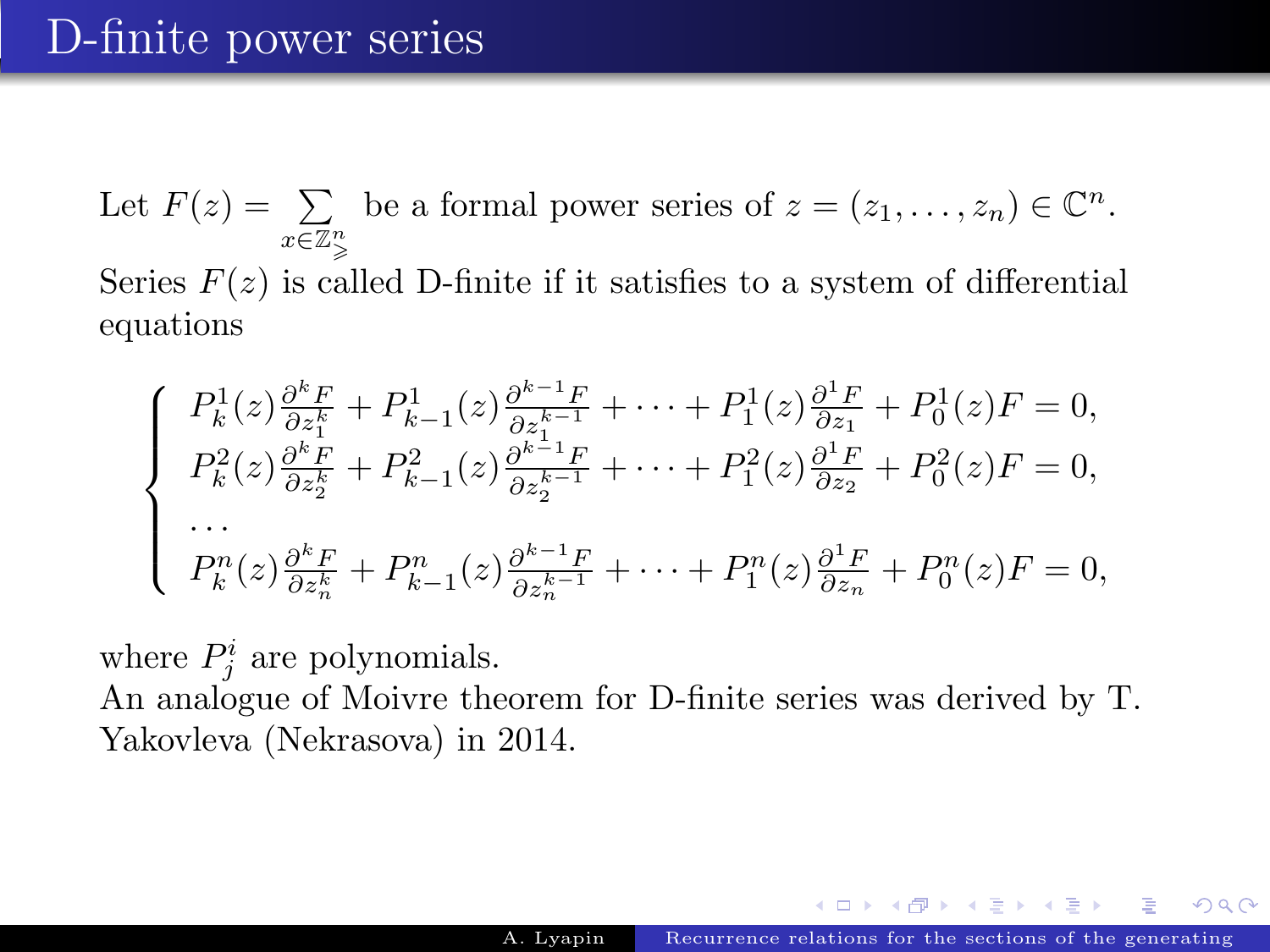In this research we find recurrence relations for sections of generating series of solutions of multidimensional difference equations and prove an analog of the Moivre theorem for sections of such generating series.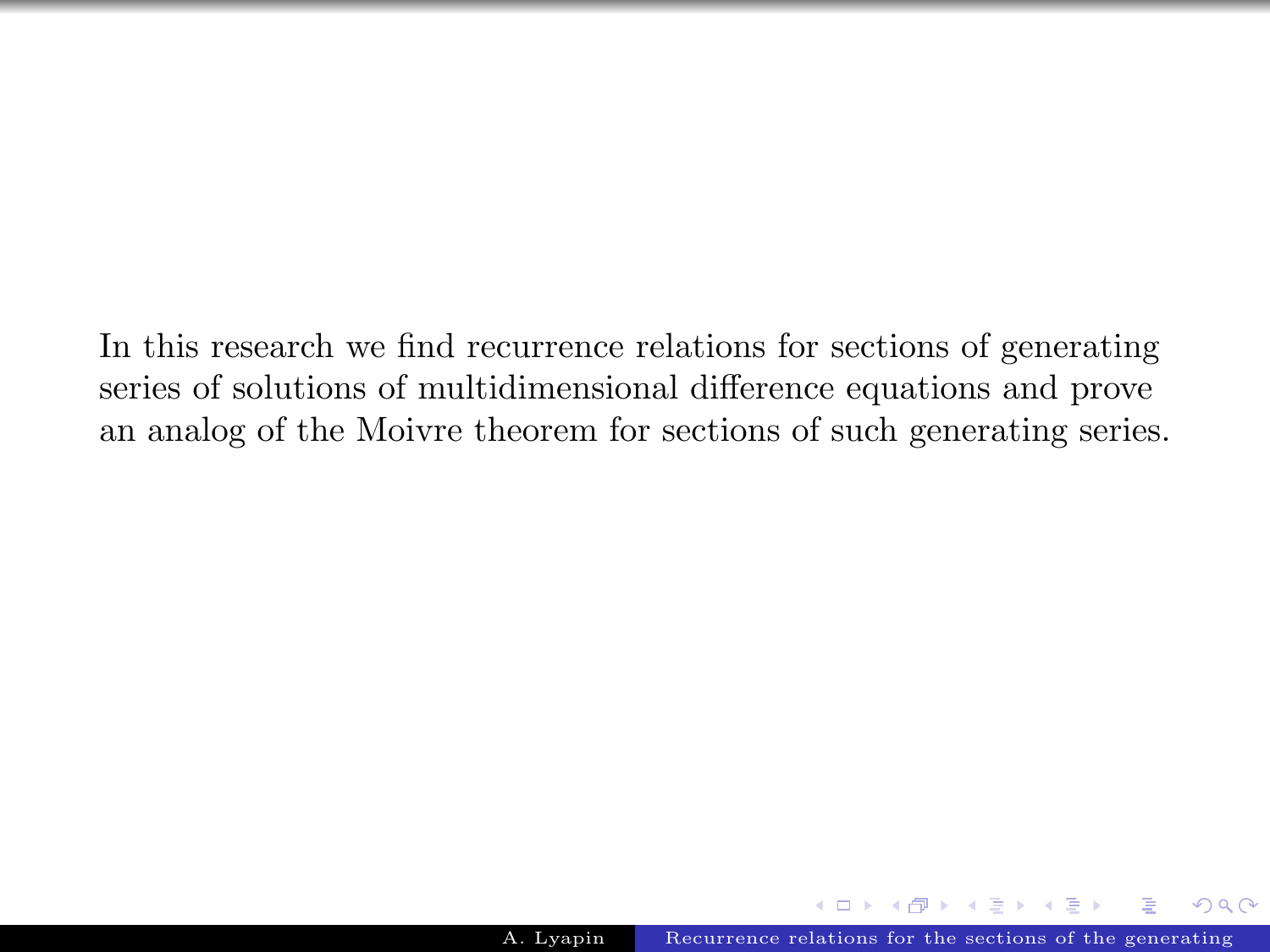Let  $\mathbb{Z}$  and  $\mathbb{Z}_{\geq}$  be the set of integers and non-negative integers, and  $\mathbb{Z}^n = \mathbb{Z} \times \ldots \times \mathbb{Z}$  and  $\mathbb{Z}_{\geqslant}^n = \mathbb{Z}_{\geqslant} \times \ldots \times \mathbb{Z}_{\geqslant}$ . For a set  $\overline{n}$  times  $\overline{n}$  times  $\Delta = {\alpha^0, \alpha^1, \ldots, \alpha^N} \subset \mathbb{Z}_{\geq 0}^n$  of  $N+1$  vectors with non-negative coordinates  $\alpha^j = (\alpha_1^j, \ldots, \alpha_n^j)$  for  $j = 0, \ldots, N$  and  $c_0, c_1, \ldots, c_N \in \mathbb{C}$ , we define a linear difference equation with constants coefficients

$$
\sum_{j=0}^{N} c_j f(x - \alpha^j) = 0, \quad x \geq m,
$$

where  $\alpha^0 = (0, \ldots, 0), c_0 = 1, m = (m_1, \ldots, m_n), m_i = \max_{1 \leq j \leq N} \alpha_i^j$ , for  $i = 1, \ldots, n$ , and the inequality  $x \geq m$  means that  $x_i \geq m_i$  for all  $i=1,\ldots,n$ .

The characteristic polynomial of this equation is  $P(z) = \sum_{n=1}^{N}$  $\sum_{j=0}^{\infty} c_j z^{-\alpha^j}.$ 

つひひ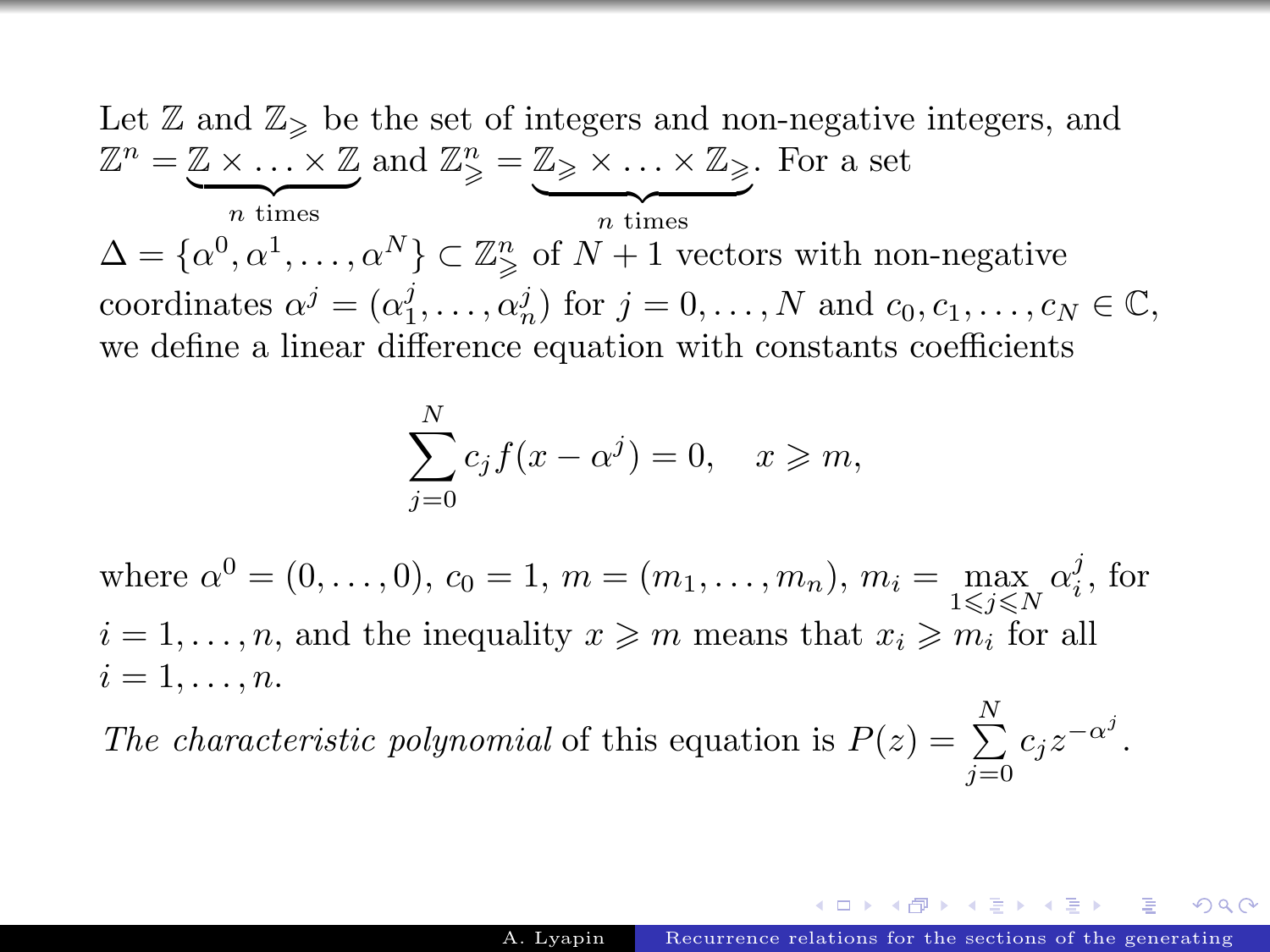We formulate the *Cauchy problem:* find a function  $f(x)$  that satisfies the equation

<span id="page-7-0"></span>
$$
\sum_{j=0}^{N} c_j f(x - \alpha^j) = 0, \quad x \geqslant m,
$$
\n(1)

and coincides with some given initial data function  $\varphi : \mathbb{Z}^n \to \mathbb{C}$  on  $X_0 = \{x \in \mathbb{Z}_{\geqslant}^n : x \not\geqslant m\} = \mathbb{Z}_{\geqslant}^n \setminus (m + \mathbb{Z}_{\geqslant}^n)$ :

<span id="page-7-1"></span>
$$
f(x) = \varphi(x), \quad x \ngeq m. \tag{2}
$$

Multidimensional difference equations of this kind arise in the theory of digital recursive filters, as well as in combinatorial analysis, where they are called linear recursive relations.

スター・ステーション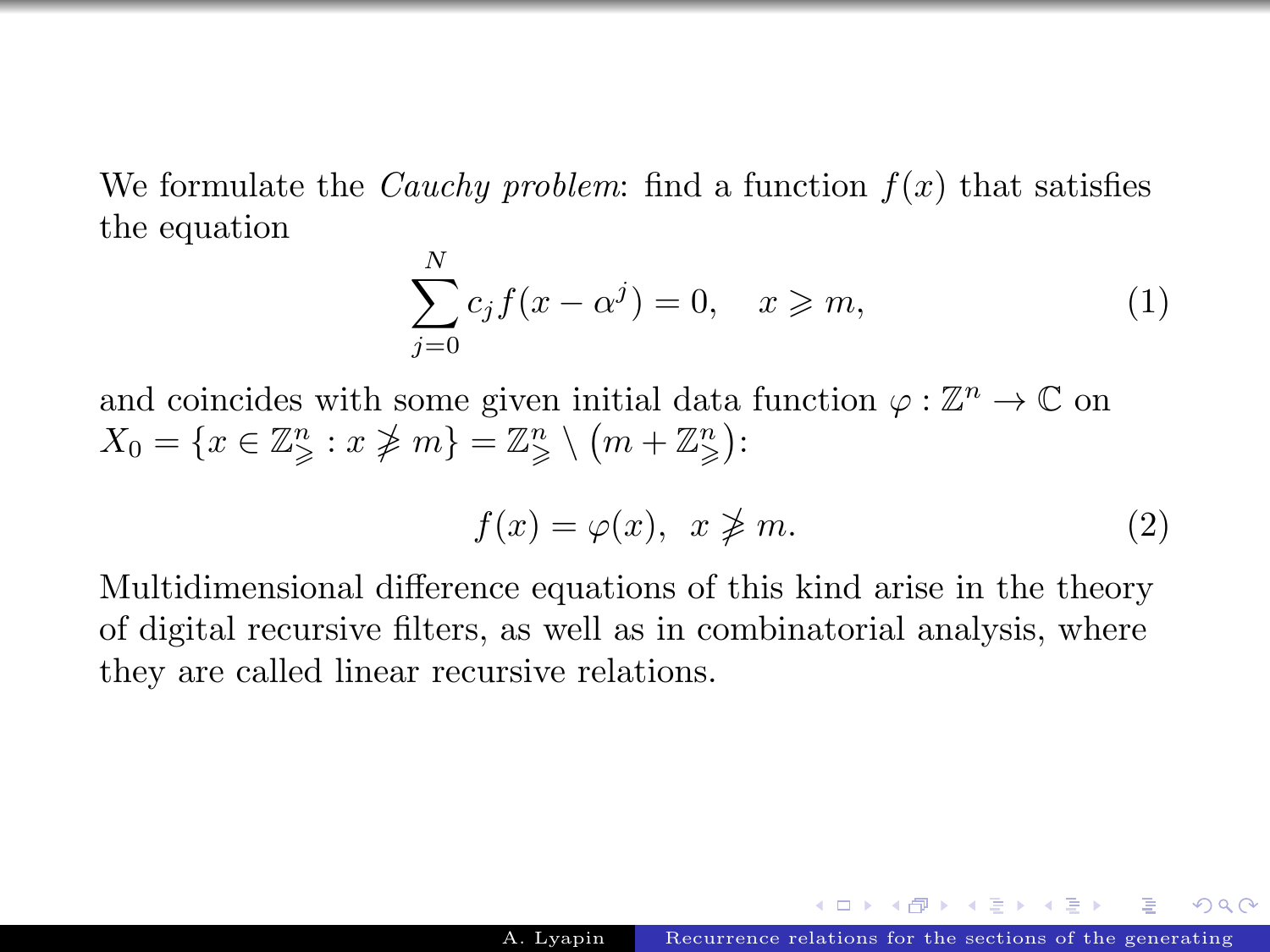## Example 1

For a difference equation

$$
f(x_1, x_2) = f(x_1 - 2, x_2) + f(x_1 - 5, x_2 - 2) + f(x_1 - 3, x_2 - 3) ++ f(x_1 - 1, x_2 - 3) + f(x_1, x_2 - 2)
$$

the set of initial data  $(x_1, x_2) \not\geq (5, 3)$  is infinite:

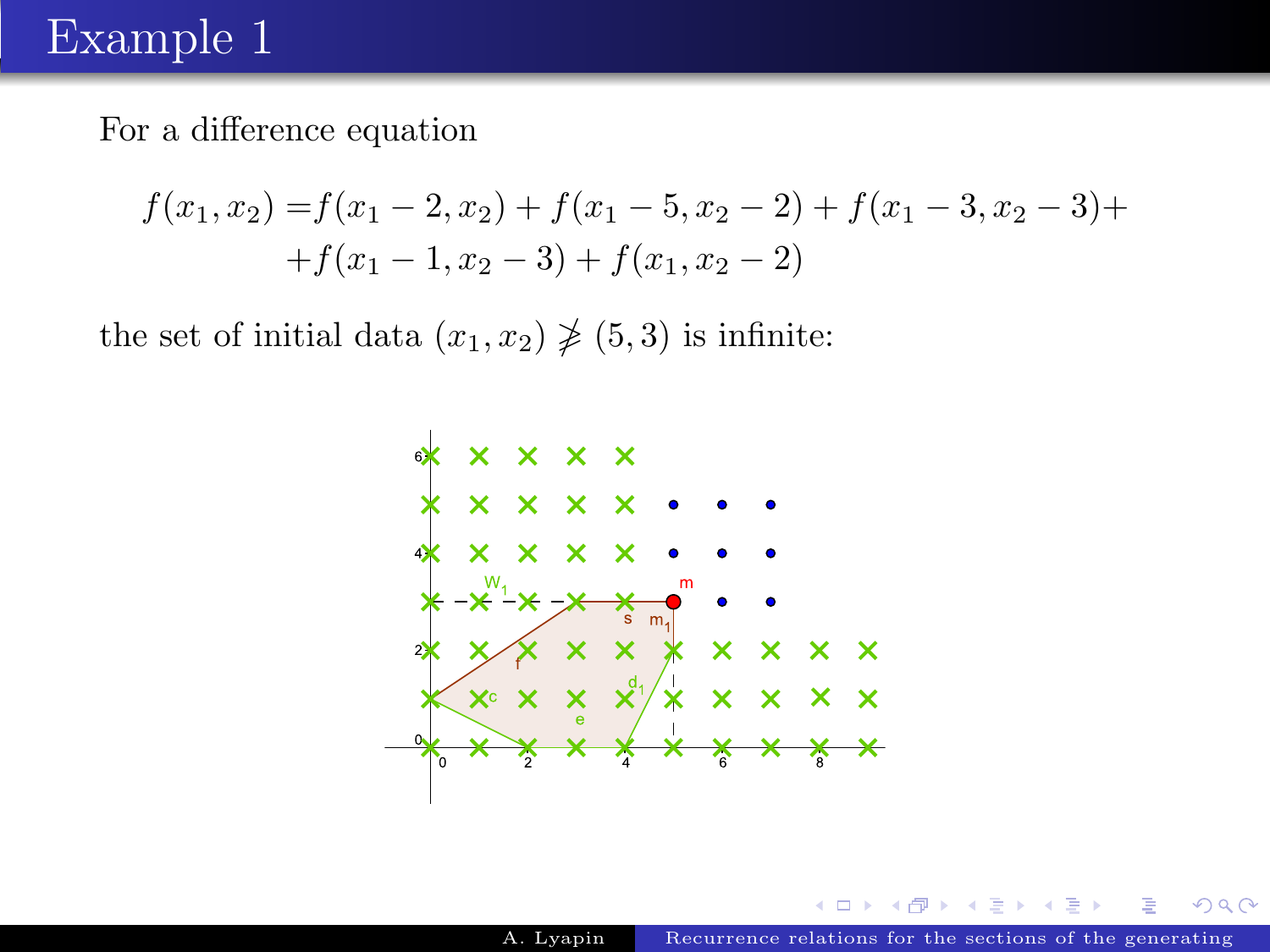Bloom studies the number of singles in x-length bit strings, where a single is any isolated 1 or 0, i.e., any run of length 1. Let  $r(x, y)$  be the number of x-length bit strings beginning with 0 and having  $y$  singles.

For  $x = 5$  we get:

- $r(5, 0) = 3$ , since 00000, 00011, 00111
- $f(5, 1) = 5$ , since 00001, 00100, 00110, 01100, 01111
- $f(5, 2) = 3$ , since 00010, 01000, 01110
- $f(5, 3) = 4$ , since 00101, 01001, 01011, 01101
- $f(5, 4) = 0$ ,
- $f(5, 5) = 1$ , since 01010

AD > 4 B > 4 B >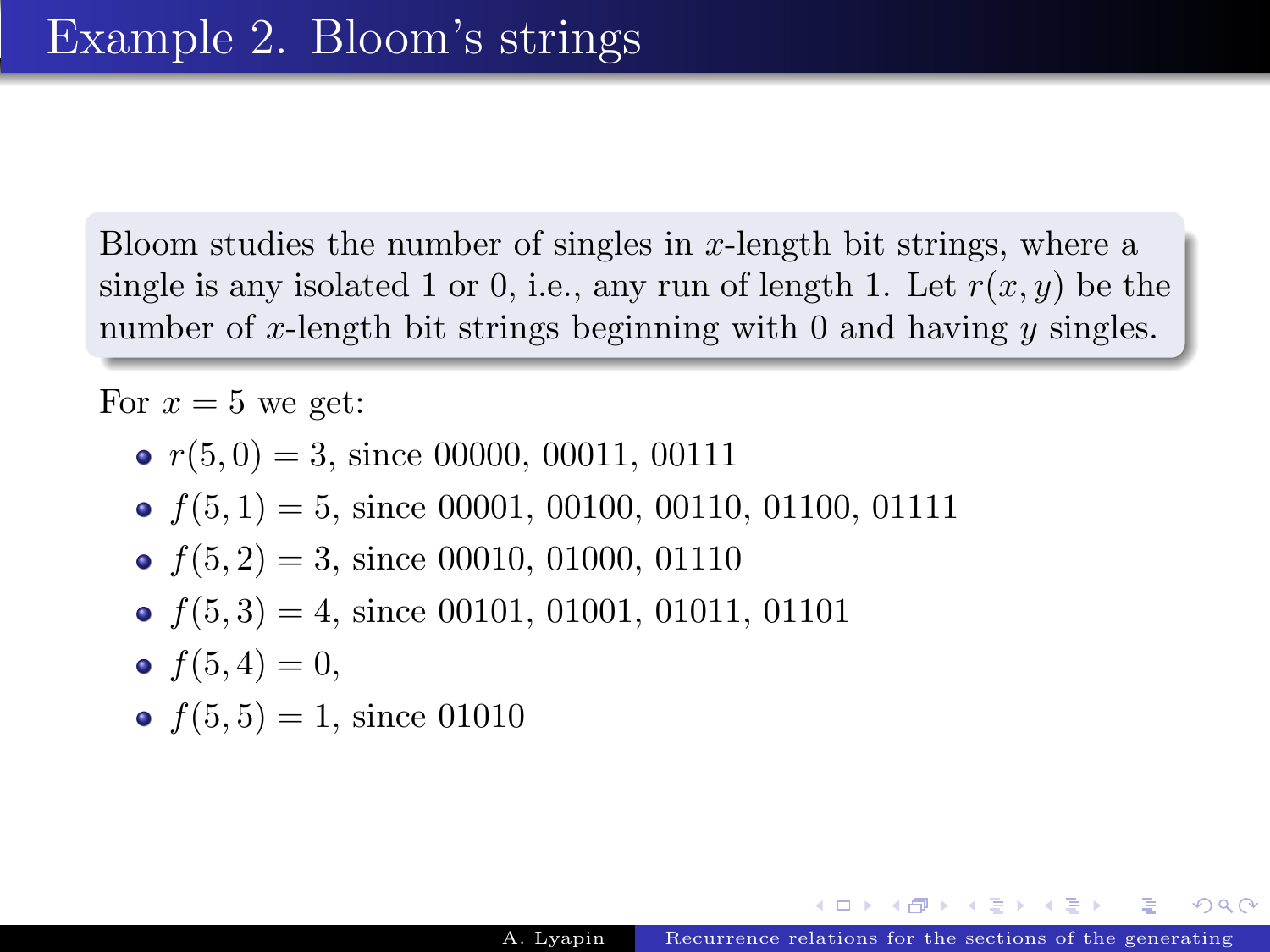## Example 2

Bloom's numbers  $r(x, y)$  satisfy the difference equation

$$
r(x,y)=r(x-1,y)+r(x-1,y-1)+r(x-2,y)-r(x-2,y-1).\\
$$

with the "initial data"

$$
\varphi(0,0) = 1, \varphi(1,0) = 0; \varphi(x,0) = \varphi(x-1,0) + \varphi(x-2,0), x \ge 2,
$$
  

$$
\varphi(1,1) = 1, \varphi(0,y) = 0, y \ge 1; \varphi(1,y) = 0, y \ge 2.
$$



正々 メモ

 $299$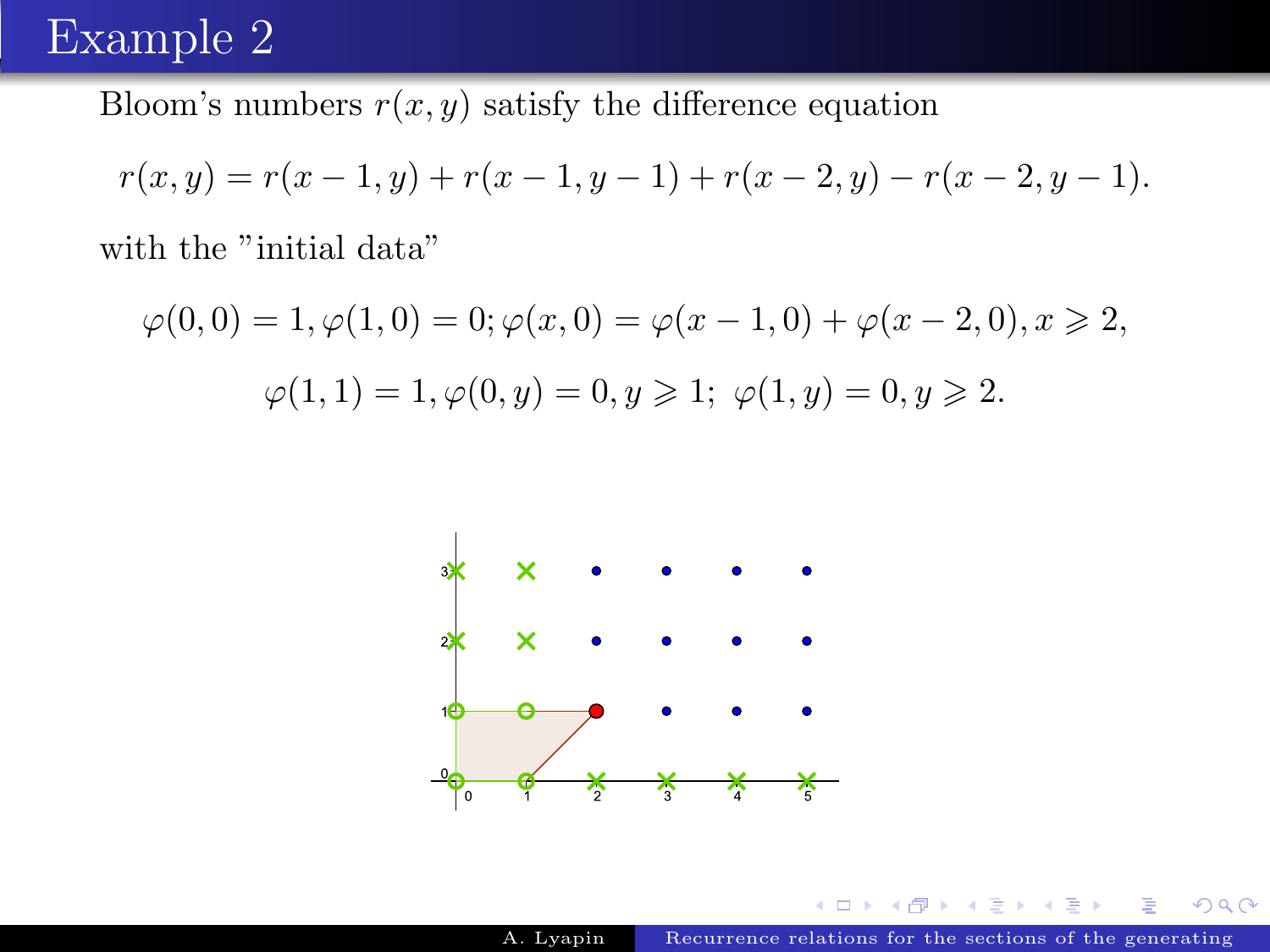For the function  $f : \mathbb{Z}^n \to \mathbb{C}$ , we define *generating series* 

$$
F(z) = \sum_{x \in \mathbb{Z}_{\geqslant}^n} f(x) z^x,
$$

and its sections as follows.

For  $j = 1, ..., N$  we define a projection operator  $\pi_j : \mathbb{Z}^n \to \mathbb{Z}^n$  as

$$
\pi_j : (x_1, \ldots, x_n) \to (x_1, \ldots, x_{j-1}, 0, x_{j+1}, \ldots, x_n).
$$

Fix a set  $J = \{j_1, \ldots, j_k\} \subset \{1, 2, \ldots, n\}, 1 \leq j_1 < \ldots < j_k \leq n$  and denote by  $\pi_I$  the superposition of such operators:

$$
\pi_J=\pi_{j_1}\circ\pi_{j_2}\circ\cdots\circ\pi_{j_k}.
$$

Let  $J' = \{1, 2, ..., N\} \setminus J$ , and  $x_J = \pi_J x, x_{J'} = \pi_{J'} x$ , which means that coordinates with indices from  $J$  and  $J'$  are zeros.

 $\left\{ \begin{array}{ccc} 1 & 0 & 0 \\ 0 & 1 & 0 \end{array} \right.$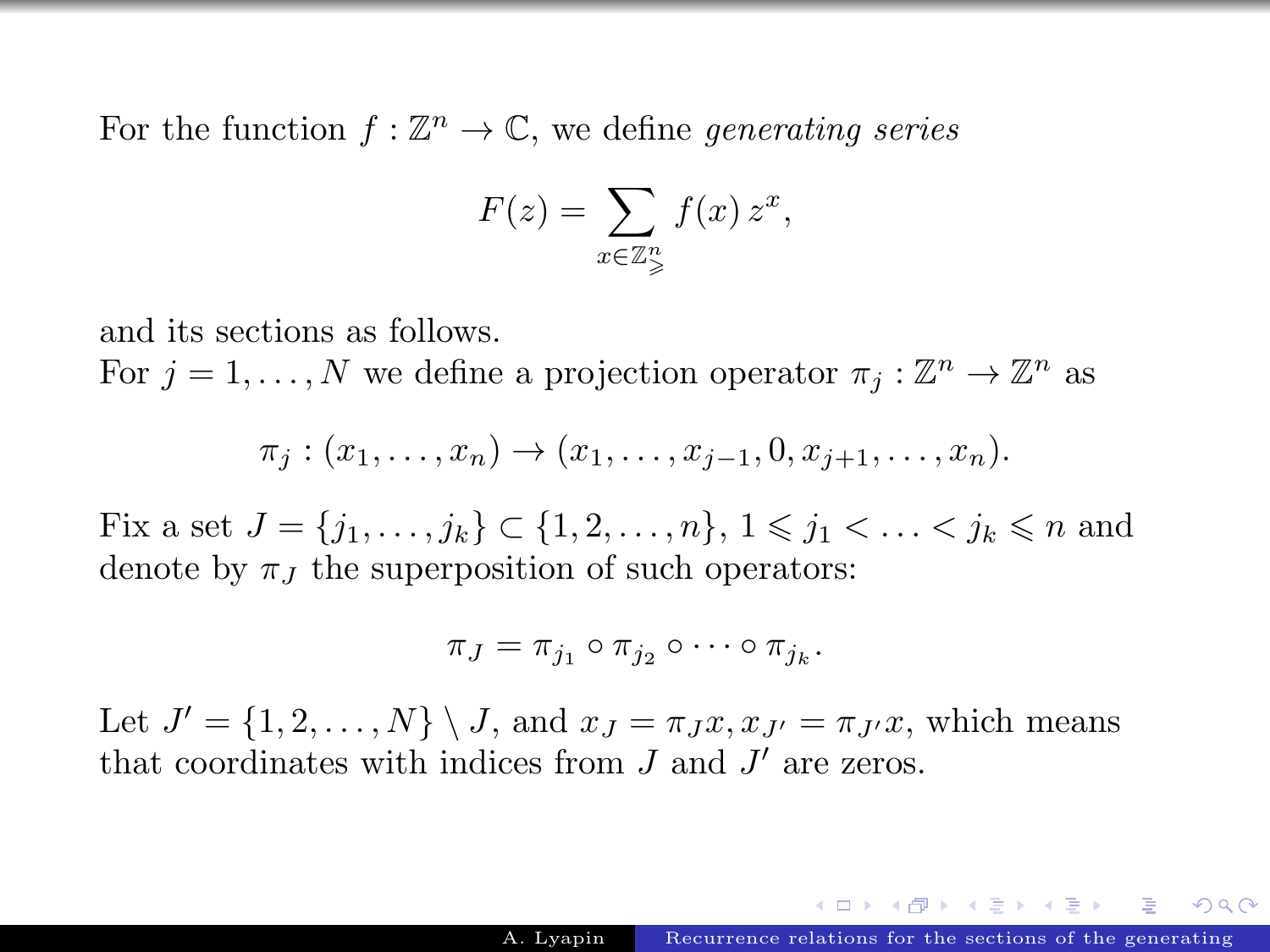Then the generating series  $F(z)$  can be represent as follows

$$
F(z) = \sum_{x_J \in \mathbb{Z}_{\geqslant}^n} \left( \sum_{x_{J'} \in \mathbb{Z}_{\geqslant}^n} f(x) z^{x_{J'}} \right) z^{x_J} = \sum_{x_J \in \mathbb{Z}_{\geqslant}^n} F(x_J; z_{J'}) z^{x_J},
$$

and the series

$$
F(x_J; z_{J'}) = \sum_{x_{J'} \in \mathbb{Z}_{\geqslant}^n} f(x_{J'}) z^{x_{J'}}, \ \ x_J \in \mathbb{Z}_{\geqslant}^n
$$

is naturally called *sections* of the generating series  $F(z)$ . Note that if  $J = \{1, 2, \ldots, n\}$ , then  $J' = \emptyset$ ,  $x_J = x$ , and  $F(x_J; z_{J'}) = f(x)$  is a function from difference equation (1), and if  $J = \emptyset, J' = \{1, 2, \ldots, n\},\$  then  $F(x_J; z_{J'}) = F(z)$  is a generating series.

つひひ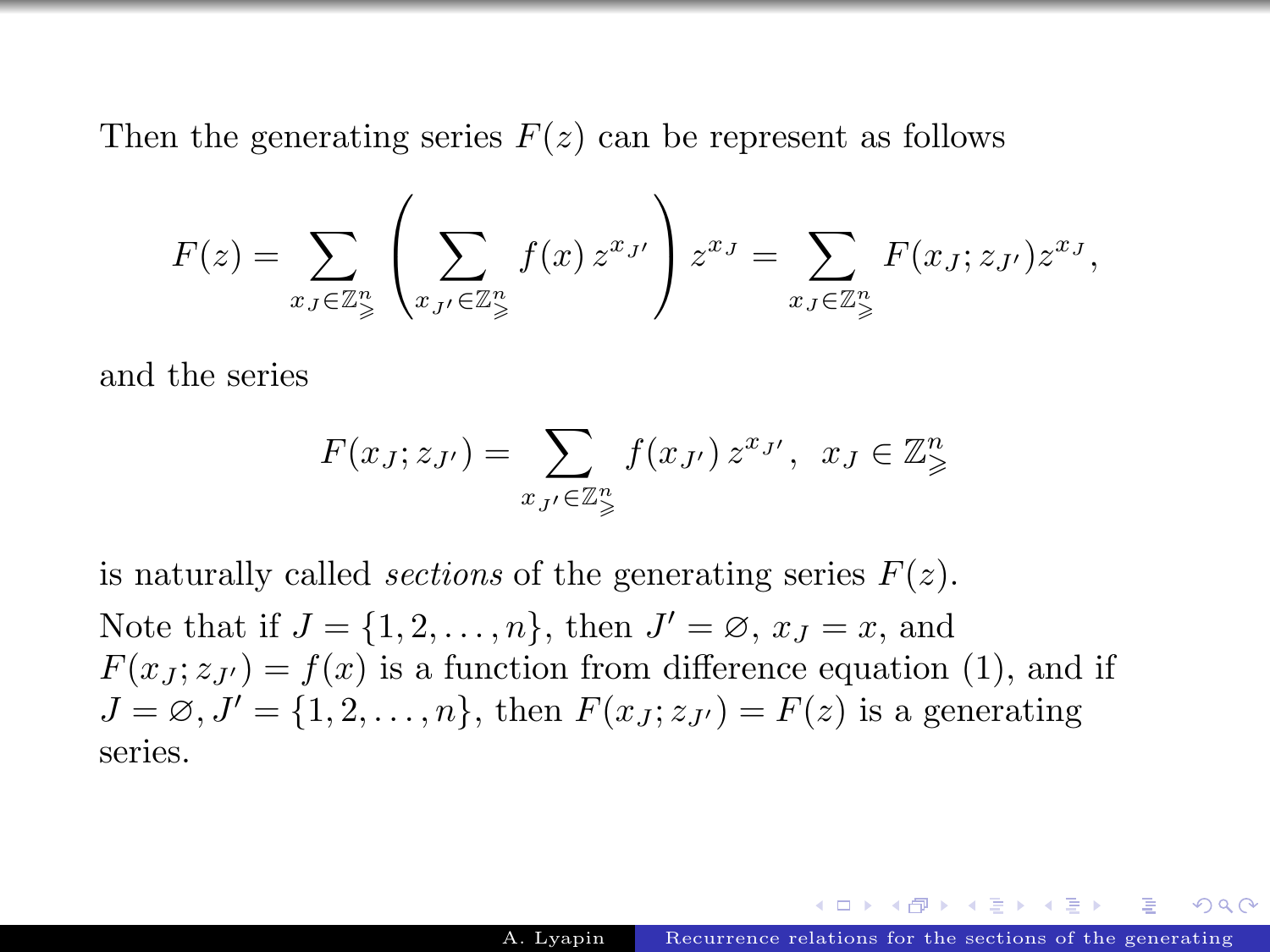We consider the function  $\tilde{\varphi}(x): \mathbb{Z}_{\geq}^n \to \mathbb{C}$ , which coincides with the initial data function  $\varphi(x)$  on the set  $X_2$  and vanishes on its initial data function  $\varphi(x)$  on the set  $X_0$  and vanishes on its complement  $\mathbb{Z}_{\geqslant}^n \setminus X_0$ , and define series

$$
\Phi(x_J; \tau_{J'}; z_{J'}) = \sum_{\substack{x_{J'} \in \mathbb{Z}_{\geqslant}^n \\ x_{J'} \ngeqslant \tau_{J'}}} \widetilde{\varphi}(x) z^{x_{J'}},
$$

and generating series of initial data

$$
\Phi(z) = \Phi(x_{\varnothing}; m; z) = \sum_{x \in \mathbb{Z}_{\geqslant}^n} \widetilde{\varphi}(x) z^x
$$

and its sections

$$
\Phi(x_J; z_{J'}) = \Phi(x_J; m; z_{J'}) = \sum_{x_{J'} \in \mathbb{Z}_{\geqslant}^n} \widetilde{\varphi}(x_{J'}) z^{x_{J'}}.
$$

イロト イ押ト イヨト イヨト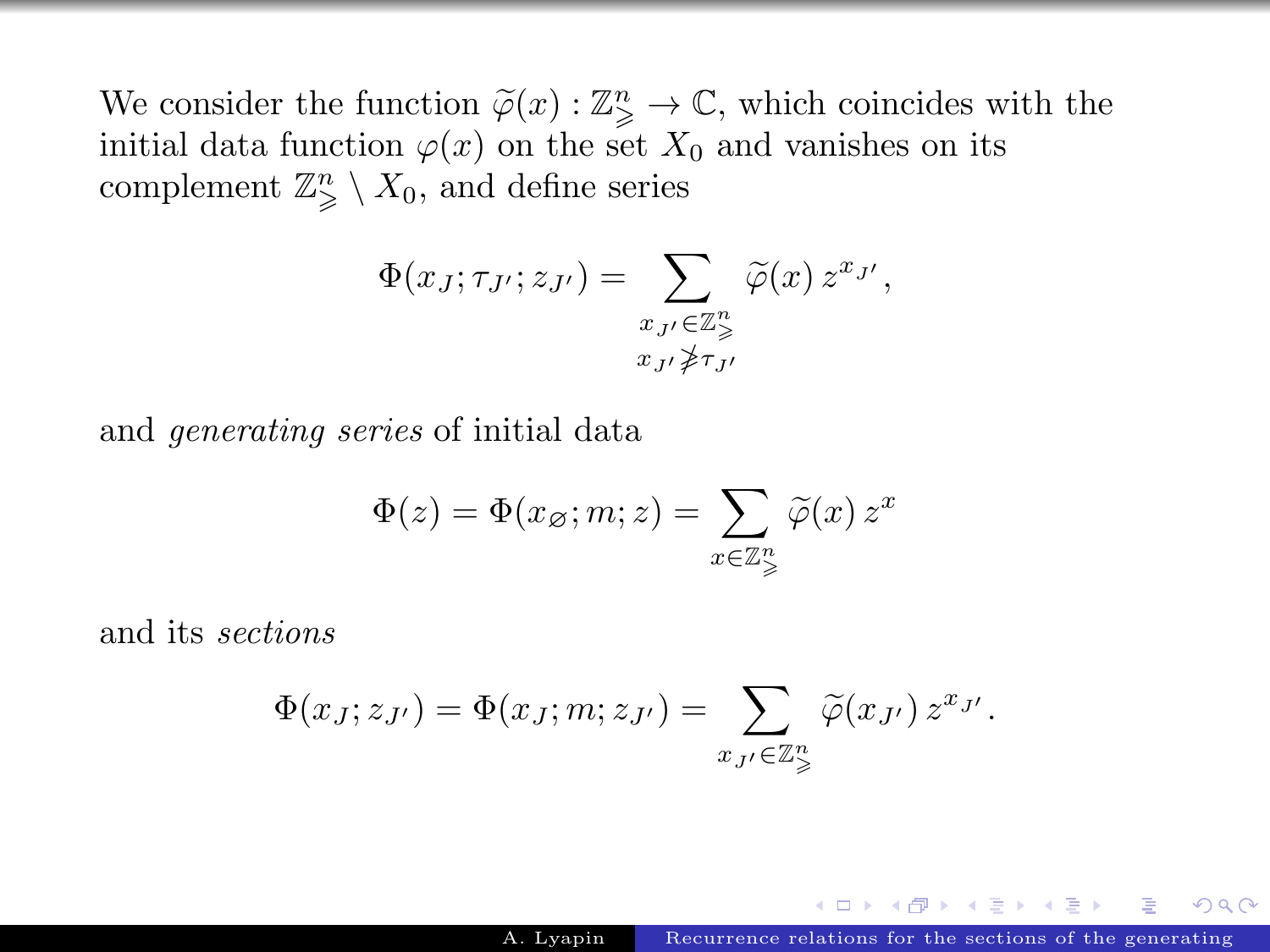The sections of the generating series for solving the multidimensional difference equation are interconnected by recurrent relations.

#### Theorem (S. Akhtamova, A. L.)

The sections of the generating series of the solution of the Cauchy problem  $(1)$ – $(2)$  satisfy the recursive relation

<span id="page-14-0"></span>
$$
\sum_{j=0}^{N} c_j z^{\alpha_{J'}^j} F(x_J - \alpha_j^j; z_{J'}) = \sum_{j=0}^{N} c_j z^{\alpha_{J'}^j} \Phi(x_J - \alpha_j^j; m_{J'} - \alpha_{J'}^j; z_{J'}),
$$
 (3)

for all  $x_J \geq m_J$ .

To prove the theorem we fix some subset  $J$  and multiply both sides of equation (1) by  $z^{x_{J'}}$  and sum over all integers  $x_{J'} \geq m_{J'} = \pi_{J'} m$ .

 $(1)$   $(1)$   $(1)$   $(1)$   $(1)$   $(1)$   $(1)$   $(1)$   $(1)$   $(1)$   $(1)$   $(1)$   $(1)$   $(1)$   $(1)$   $(1)$   $(1)$   $(1)$   $(1)$   $(1)$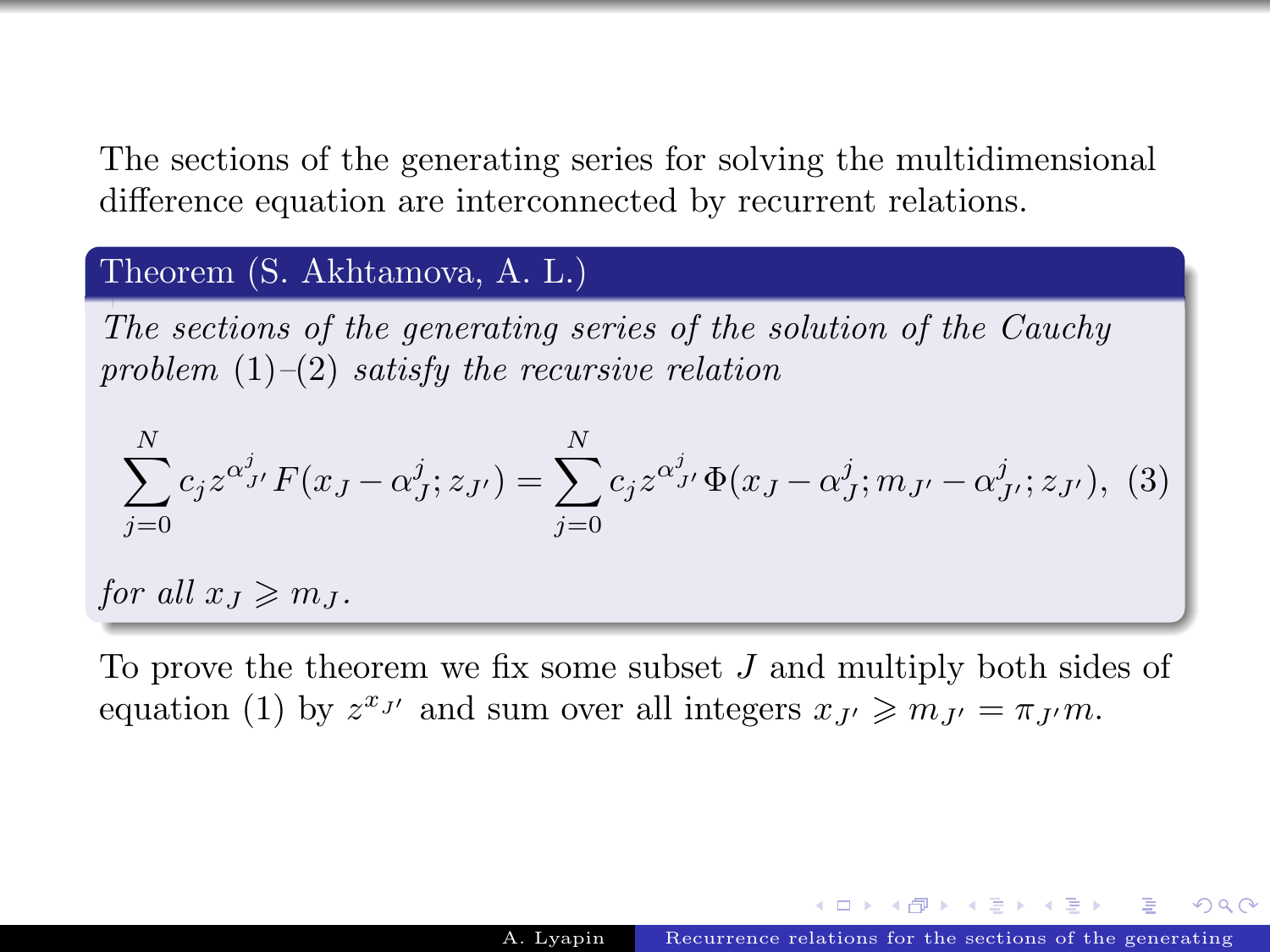We consider special cases of the formula [\(3\)](#page-14-0) with  $J' = \emptyset$  and  $J' = M$ . For  $J' = \emptyset$  the identity takes the form of the original difference equation, since neither multiplication by  $z_{J'}$  nor summation over  $x_{J'}$ takes place.

The case  $J = \emptyset, J' = M$  was studied in detail by E. Leinartas and A. L. in 2009:

$$
\sum_{j=0}^{N} c_j z^{\alpha_j} F(z) = \sum_{j=0}^{N} c_j z^{\alpha^j} \Phi(x_{\varnothing}; m - \alpha^j; z),
$$
\n(4)

where  $P(z)$  is the characteristic polynomial for (1). Using this formula in [?], the generating function of the solution of the difference equation is calculated in terms of the generating function of the initial data and the coefficients of the difference equation, and then a multidimensional analog of the Moivre theorem was proved.

 $(1 + 4)$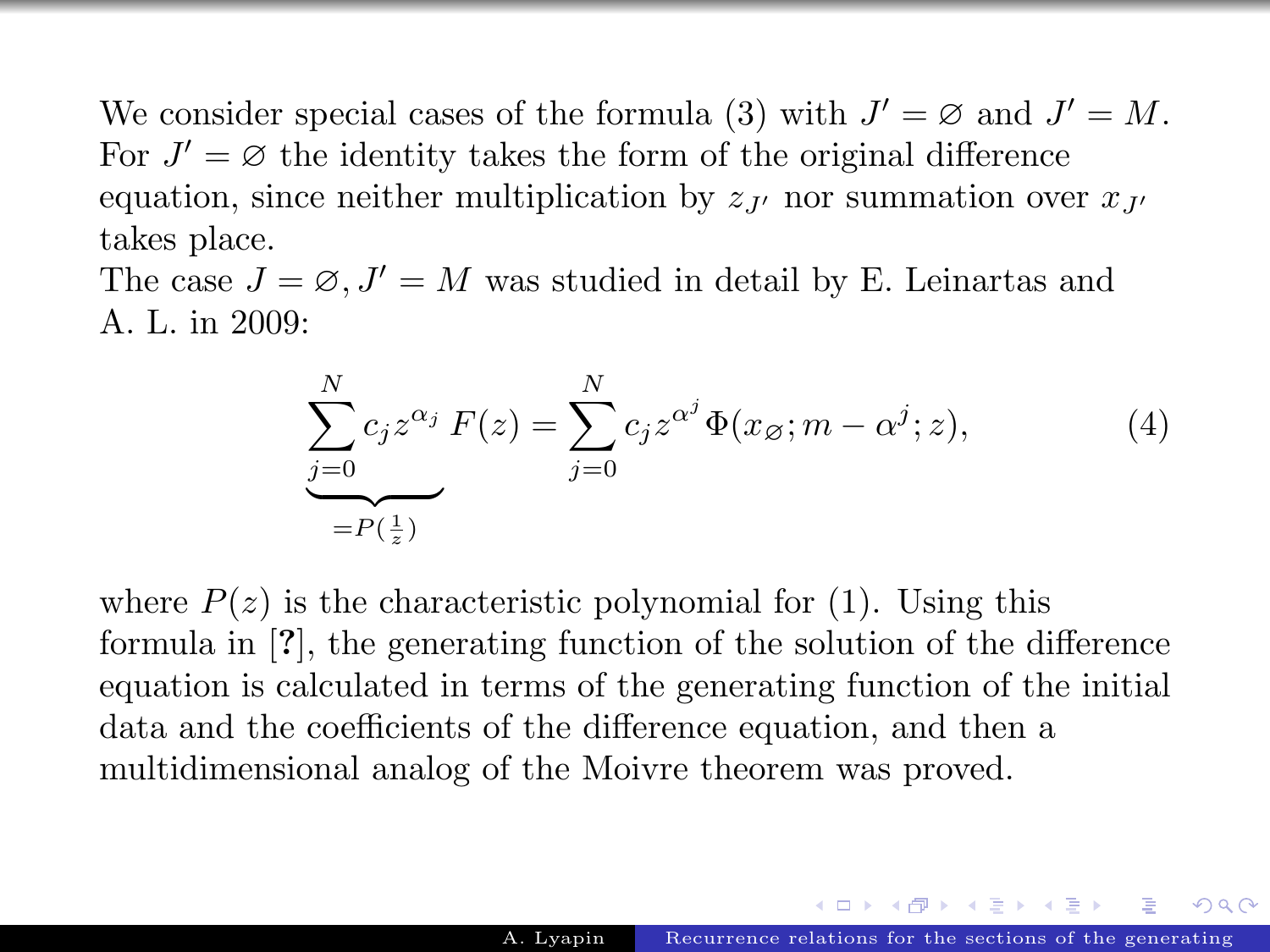Now we can formulate an analog of the Moivre theorem for sections of the generating series of solutions to a multidimensional difference equation, the proof of which is a direct consequence of Theorem 1.

#### Theorem (S. Akhtamova, A. L.)

The sections  $F(x_J; z_{J'})$  of the generating series  $F(z)$  are rational if and only if the sections of the generating series of the initial data  $\Phi(x_j; z_{J'})$  are rational.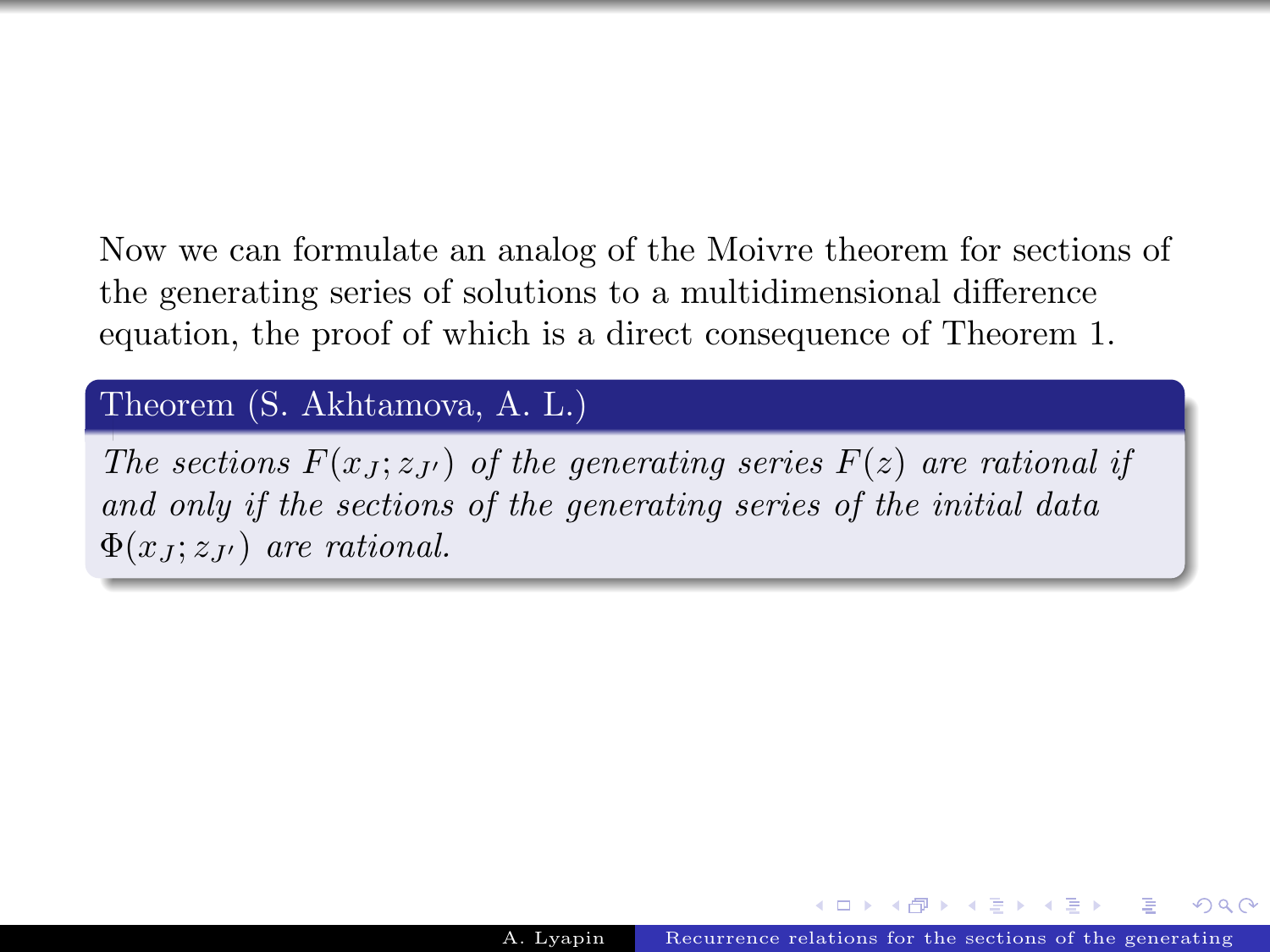The most natural class of problems related to difference equations of the form [\(1\)](#page-7-0) are problems on the integer lattice paths. The best-known classes of such paths are the Dick, Motzkin, and Schroeder paths.

Let set  $\Delta = {\alpha^1, ..., \alpha^N}$  consist of N non-zero vectors with non-negative integer coordinates  $\alpha^j = (\alpha_1^j, \dots, \alpha_n^j) \in \mathbb{Z}_{\geqslant}^n$ , for all  $j = 1, \ldots, N$ , and  $\alpha^0 = (0, \ldots, 0)$ . We assume that all paths begin at the origin, and the (solid) cone K spanned by vectors from the set  $\Delta$ is pointed (that is, it does not contain any straight line). Then the number of paths from the origin to the point  $x \in \mathbb{Z}^n$  is finite and satisfies the equation [\(1\)](#page-7-0), and the initial data  $\varphi(x)$ ,  $x \not\geq m$  for the Cauchy problem also satisfy the difference equation and can be recovered from the condition that  $\varphi(x) = 0, x \notin \mathbb{Z}_{\geq 0}^n$  and  $\varphi(0) = 1$ .

 $(1 + 4\sqrt{3}) \times (1 + 4\sqrt{3})$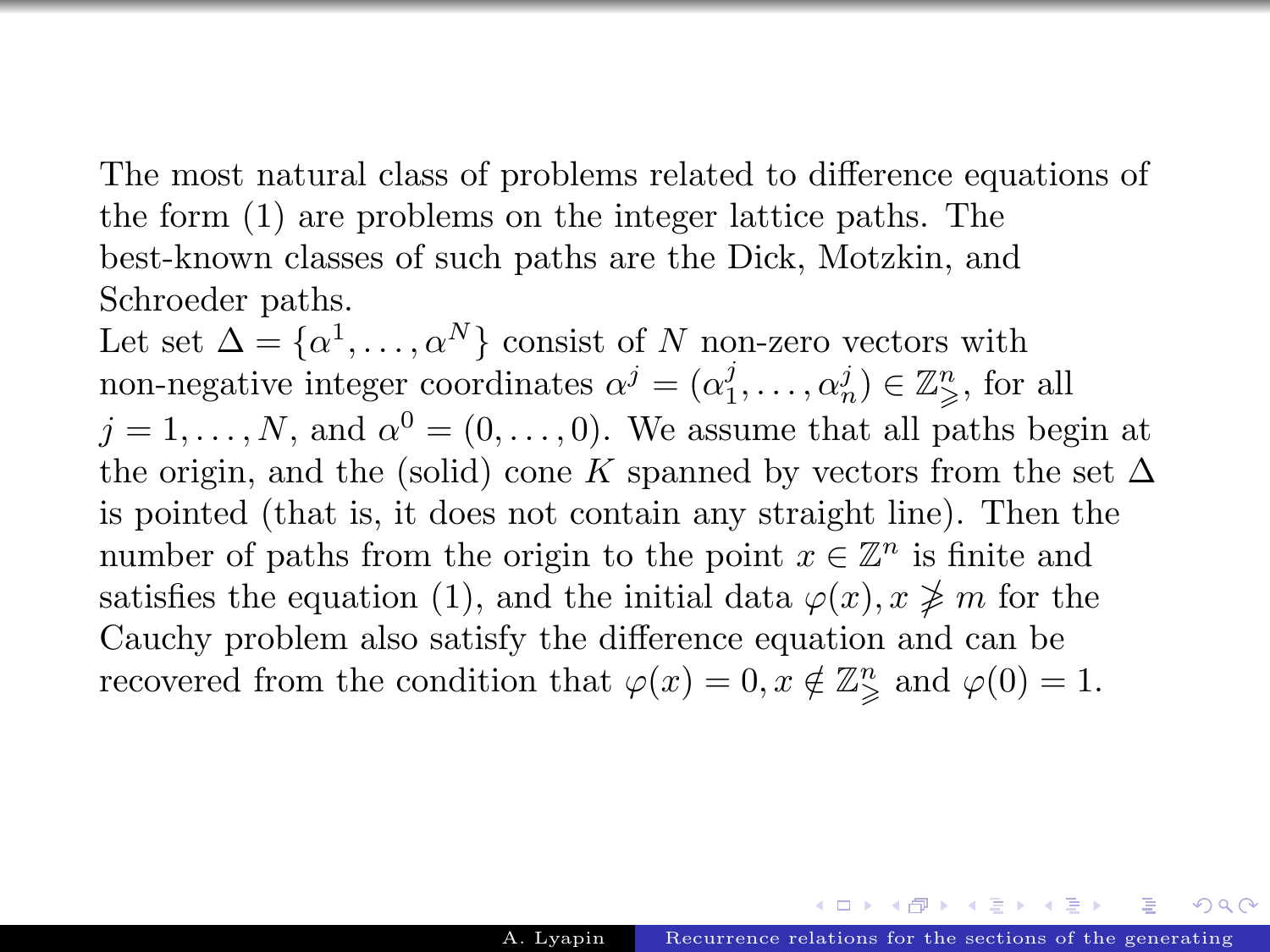#### Theorem

Sections of lattice paths with steps from set  $\Delta$  satisfy the recurrence relation (difference equation)

$$
\sum_{j=0}^{N} c_j z^{\alpha^j_{J'}} F(x_J - \alpha^j_J; z_{J'}) = 0
$$

for all  $x_J \geqslant m_J$ .

We note that the sections  $F(x_j^0; z_{J'})$  are the generating functions for the number of paths with steps from  $\Delta$  from the origin to all points of the plane  $x \in \mathbb{Z}^n : x_J = x_J^0$ .

 $\mathcal{A} \oplus \mathcal{B}$  and  $\mathcal{A} \oplus \mathcal{B}$  and  $\mathcal{B} \oplus \mathcal{B}$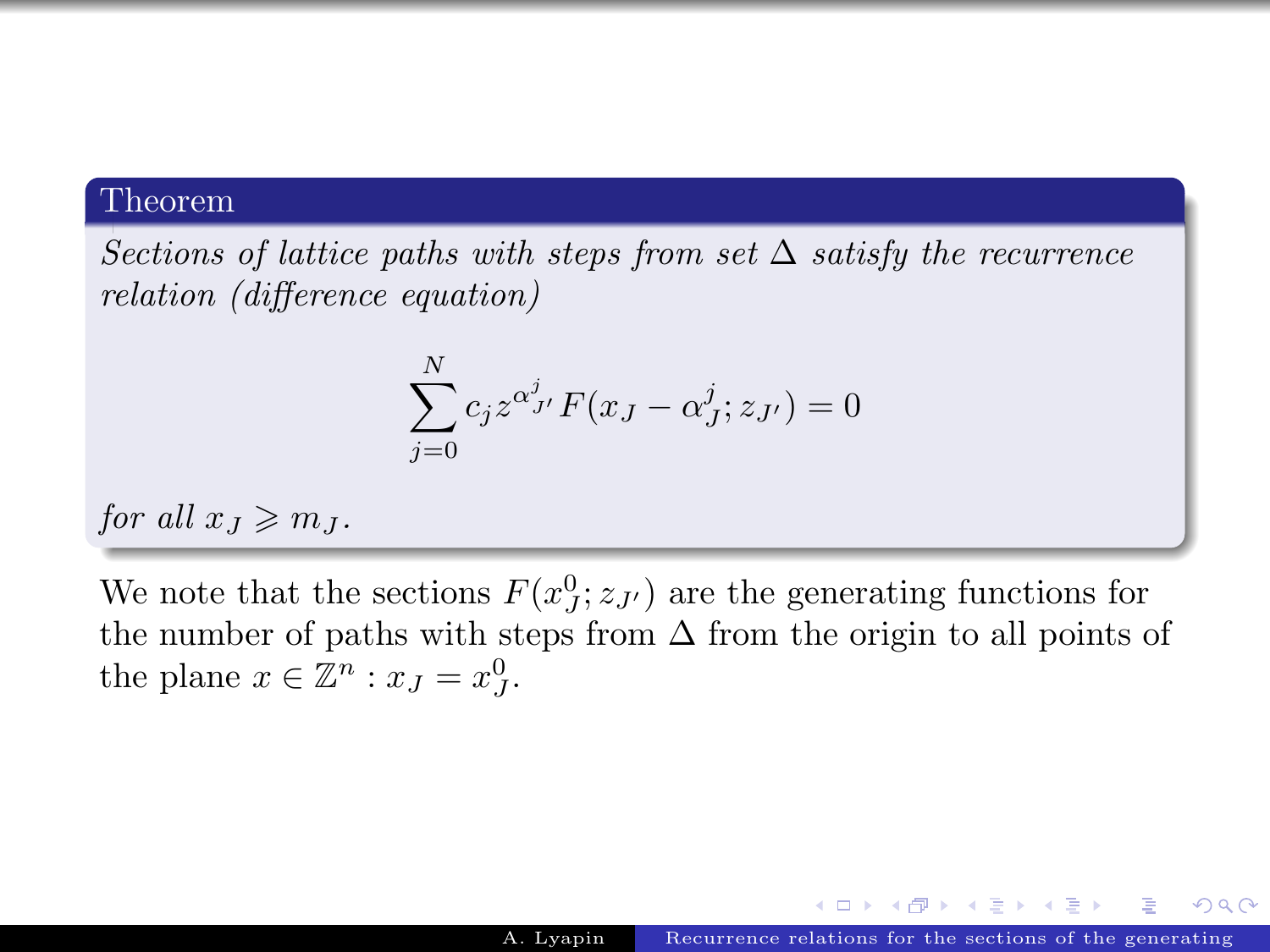Let 
$$
\alpha^1 = \begin{pmatrix} 1 \\ 2 \end{pmatrix}
$$
,  $\alpha^2 = \begin{pmatrix} 3 \\ 1 \end{pmatrix}$ ,  $c_1 = c_2 = -1$ , then  $m = \begin{pmatrix} 3 \\ 2 \end{pmatrix}$  and the difference equation is

$$
f(x_1, x_2) - f(x_1 - 1, x_2 - 2) - f(x_1 - 3, x_2 - 1) = 0,
$$
 (5)

for  $(x_1, x_2) \geq (3, 2)$ , and the initial data are given as

$$
f(x_1, x_2) = \varphi(x_1, x_2)
$$

on the set  $(x_1, x_2) \not\geq (3, 2)$ . The case  $J' = \emptyset$  is of no interest.

ト メモト メモト

 $2Q$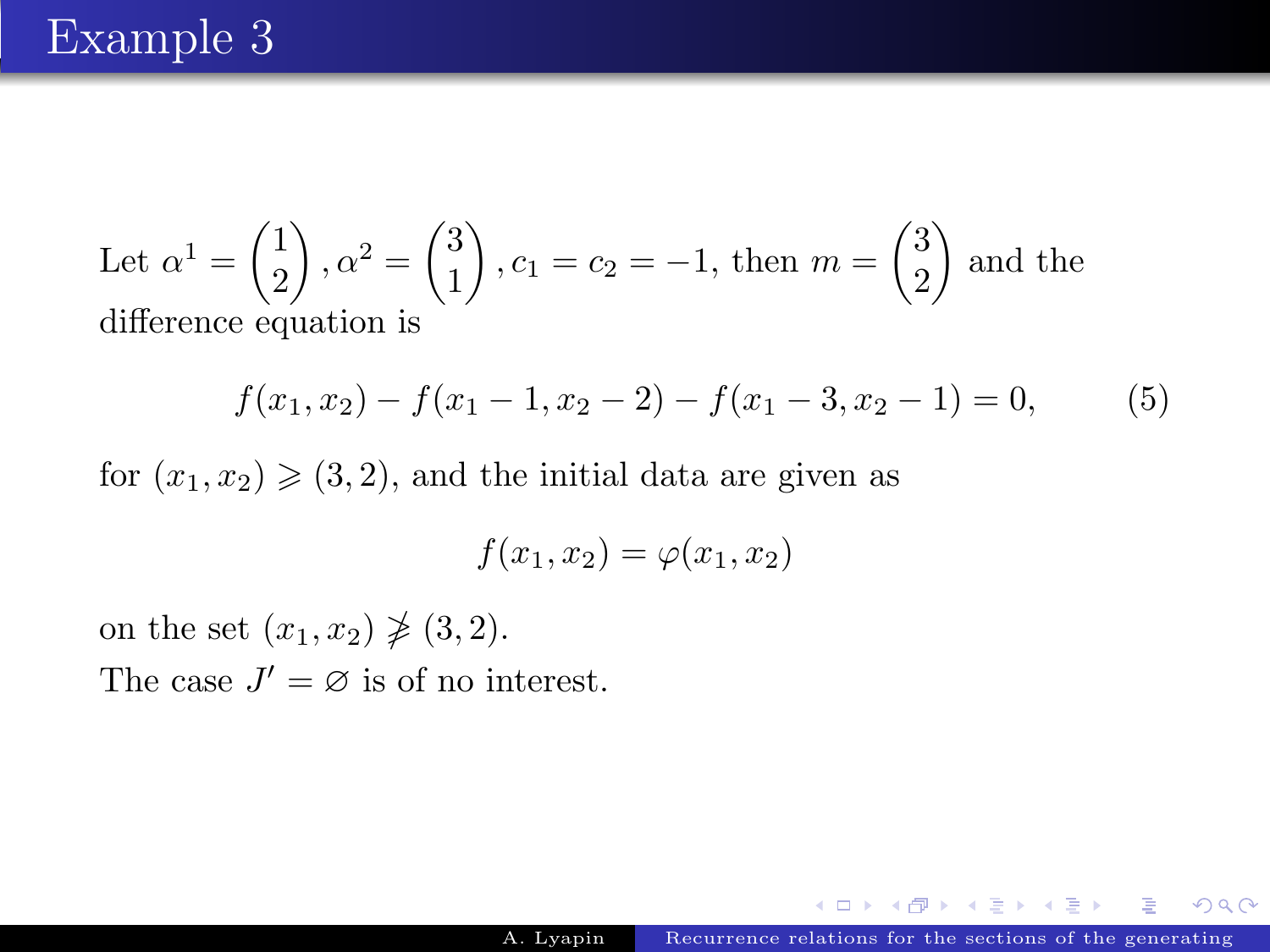## Example 3

In the case of  $J' = \{1\}$  and  $J = \{2\}$ , the sections of the generating function are related by a formulae

$$
F(x_2; z_1) - z_1 F(x_2 - 2; z_1) - z_1^3 F(x_2 - 1; z_1) =
$$
  
=  $\Phi(x_2; 3; z_1) - z_1 \Phi(x_2 - 2; z_1) - z_1^3 \Phi(x_2 - 1; 0; z_1), x_2 \ge 2,$ 

and the expressions on the right side are finite sums (which is true only for the case  $n = 2$ ) of the form

$$
\Phi(x_2; 3; z_1) = \varphi(0, x_2) + \varphi(1, x_2)z_1 + \varphi(2, x_2)z_1^2,
$$
  

$$
\Phi(x_2 - 2; 2; z_1) = \varphi(0, x_2 - 2) + \varphi(1, x_2 - 2)z_1,
$$
  

$$
\Phi(x_2 - 2; 0; z_1) = 0.
$$

The "initial data" of this (one-dimensional) Cauchy problem are the series

$$
F(0; z_1) = \Phi(0; z_1)
$$
 and  $F(1; z_1) = \Phi(1; z_1)$ .

イロト イ母ト イヨト イヨ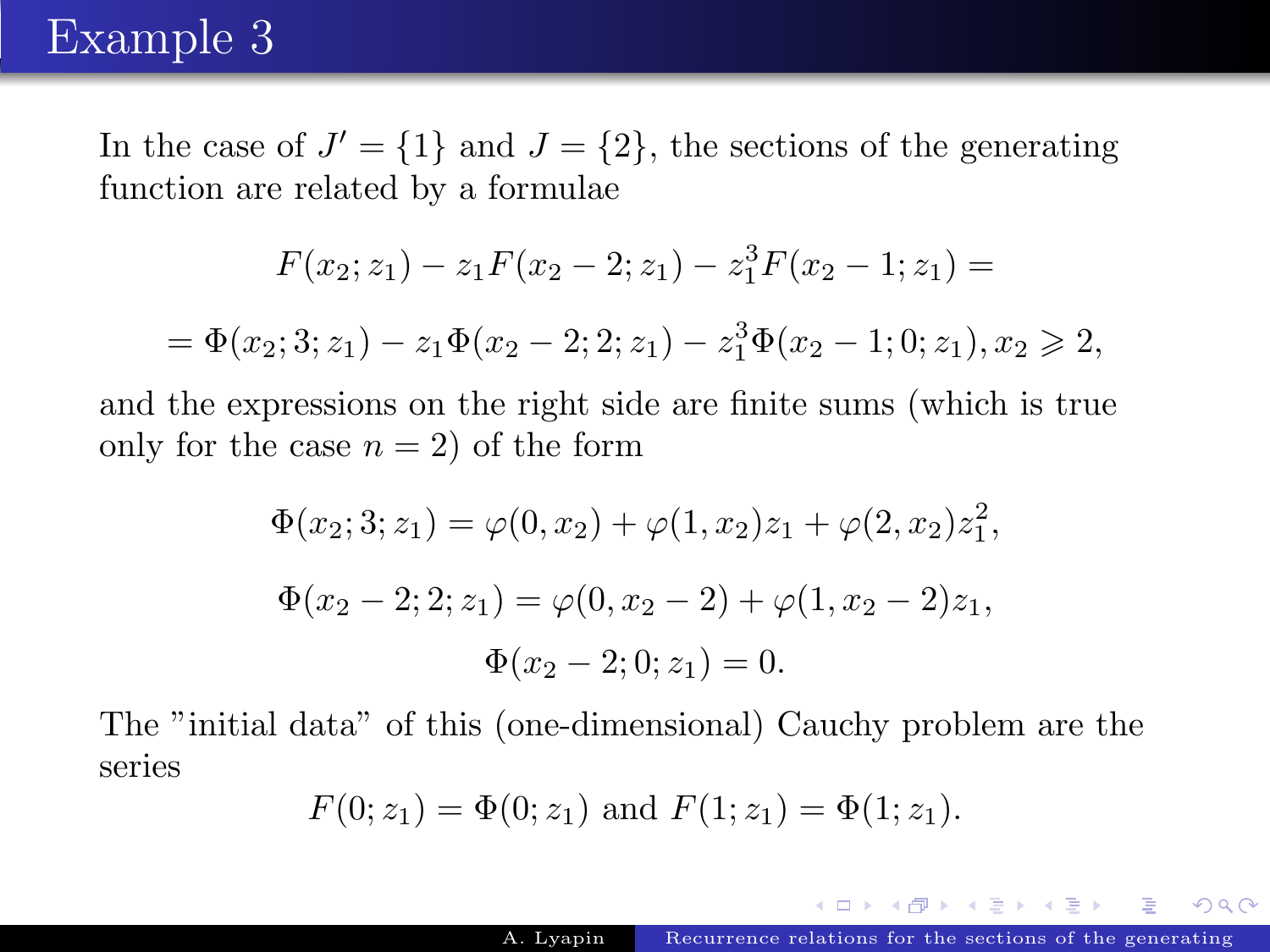## Example 3

In the case of  $J' = \{2\}$  and  $J = \{1\}$ , the sections of the generating function are related by a formulae

$$
F(x_1; z_2) - z_2^2 F(x_1 - 1; z_2) - z_2 F(x_1 - 3; z_2) =
$$
  
=  $\Phi(x_1; 2; z_2) - z_1 \Phi(x_1 - 1; 0; z_2) - z_1^3 \Phi(x_1 - 3; 1; z_2), x_1 \ge 3,$ 

and the expressions on the right side are

$$
\Phi(x_1; 2; z_2) = \varphi(x_1, 0) + \varphi(x_1, 1)z_2,
$$

$$
\Phi(x_1 - 1; 0; z_2) = 0, \Phi(x_1 - 3; 1; z_2) = \varphi(x_1 - 3, 0).
$$

The "initial data" of this Cauchy problem are

$$
F(0; z_2) = \Phi(0; z_2), F(1; z_2) = \Phi(1; z_2)
$$
 and  $F(2; z_2) = \Phi(2; z_2)$ .

With an appropriate choice of set  $\Delta$  of steps, the sections of the generating series for the number of paths on the integer lattice will represent known sequences of polynomials.

 $\sqrt{m}$   $\rightarrow$   $\sqrt{m}$   $\rightarrow$   $\sqrt{m}$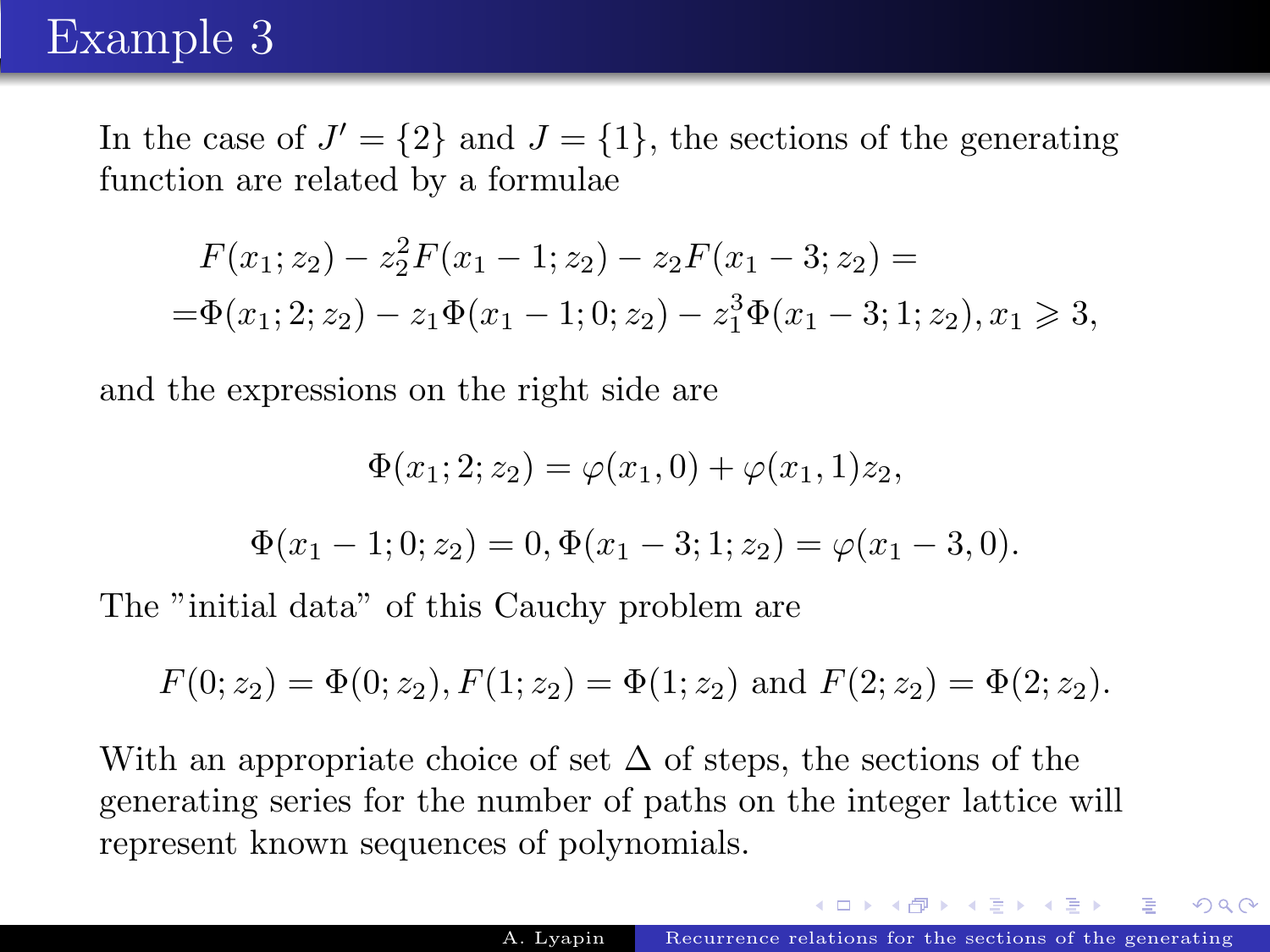## Example 4. Fibonacci polynomials

For a set of steps  $\alpha^1 = \begin{pmatrix} 1 \\ 1 \end{pmatrix}$ 1  $\bigg), \alpha^2 = \bigg(\begin{matrix} 2 \\ 0 \end{matrix}\bigg)$  $\theta$  the number of paths satisfies equation

$$
f(x_1, x_2) - f(x_1 - 1, x_2 - 1) - f(x_1 - 2, x_2) = 0,
$$

then the sections of the generating series for the function  $f(x_1, x_2)$ satisfy the recursive relation

$$
F(x_1, z_2) - z_2 F(x_1 - 1, z_2) - F(x_1 - 2, z_2) = 0
$$

with initial data  $F(0; z_2) = 1, F(1; z_2) = z_2$ . Continuing the calculations yields the known sequence of Fibonacci polynomials:

. . .

$$
F(2; z2) = z22 + 1,
$$
  
\n
$$
F(3; z2) = z23 + 2z2,
$$
  
\n
$$
F(4; z2) = z24 + 3z22 + 1,
$$

イロト イ部 トメ ミト メモト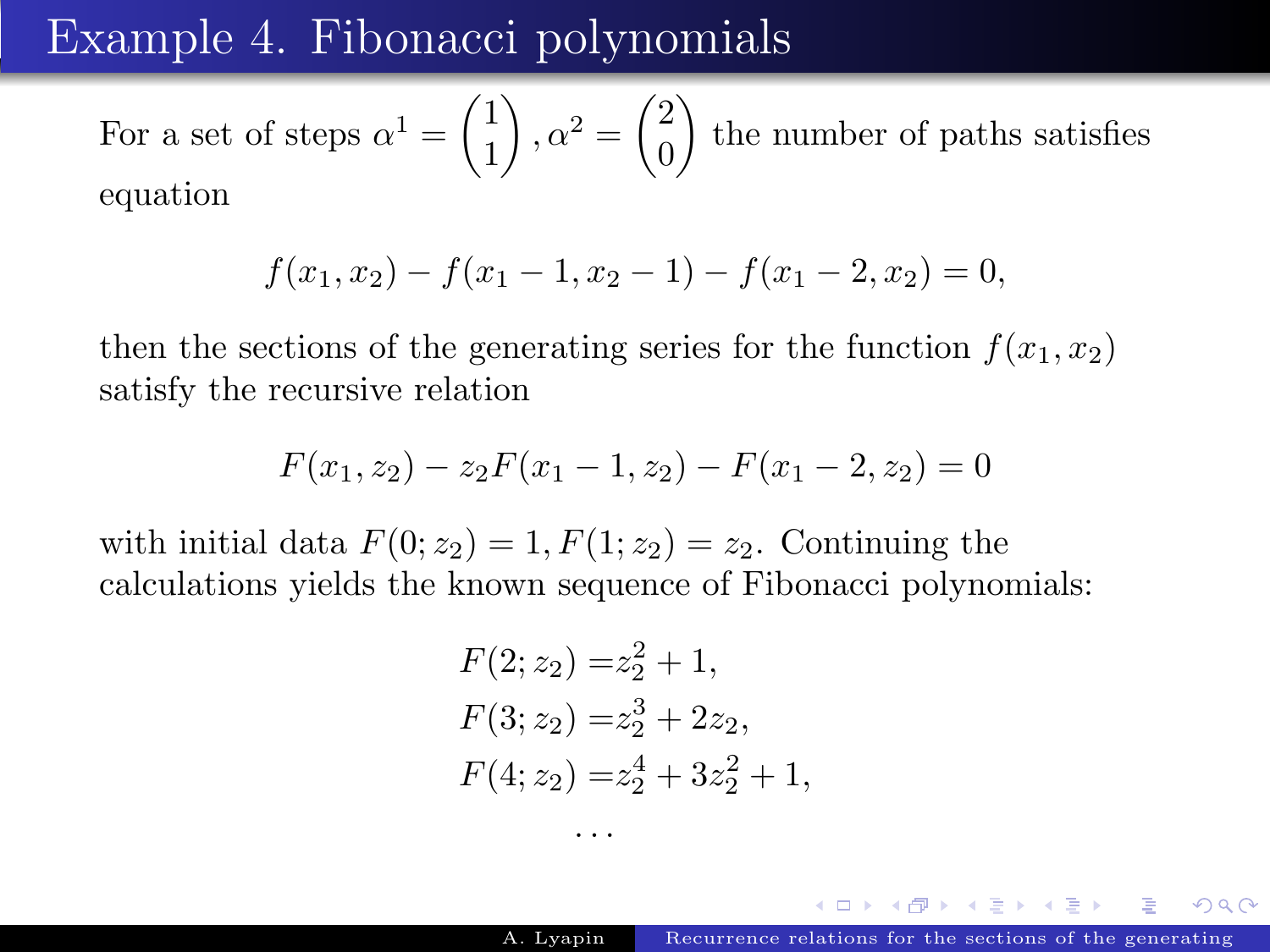## Example 4. Fibonacci polynomials

$$
F(0; z2) = 1, F(1; z2) = z2, F(2; z2) = z22 + 1, F(3; z2) = z23 + 2z2,F(4; z2) = z24 + 3z22 + 1, F(5; z2) = z25 + 4z23 + 3z1, ...
$$



**← ロ → ← イ 団** A. Lyapin [Recurrence relations for the sections of the generating](#page-0-0)

 $\mathbf{p}$  . D-1 B

 $\rightarrow$ 

 $\rightarrow$ 

 $299$ 

É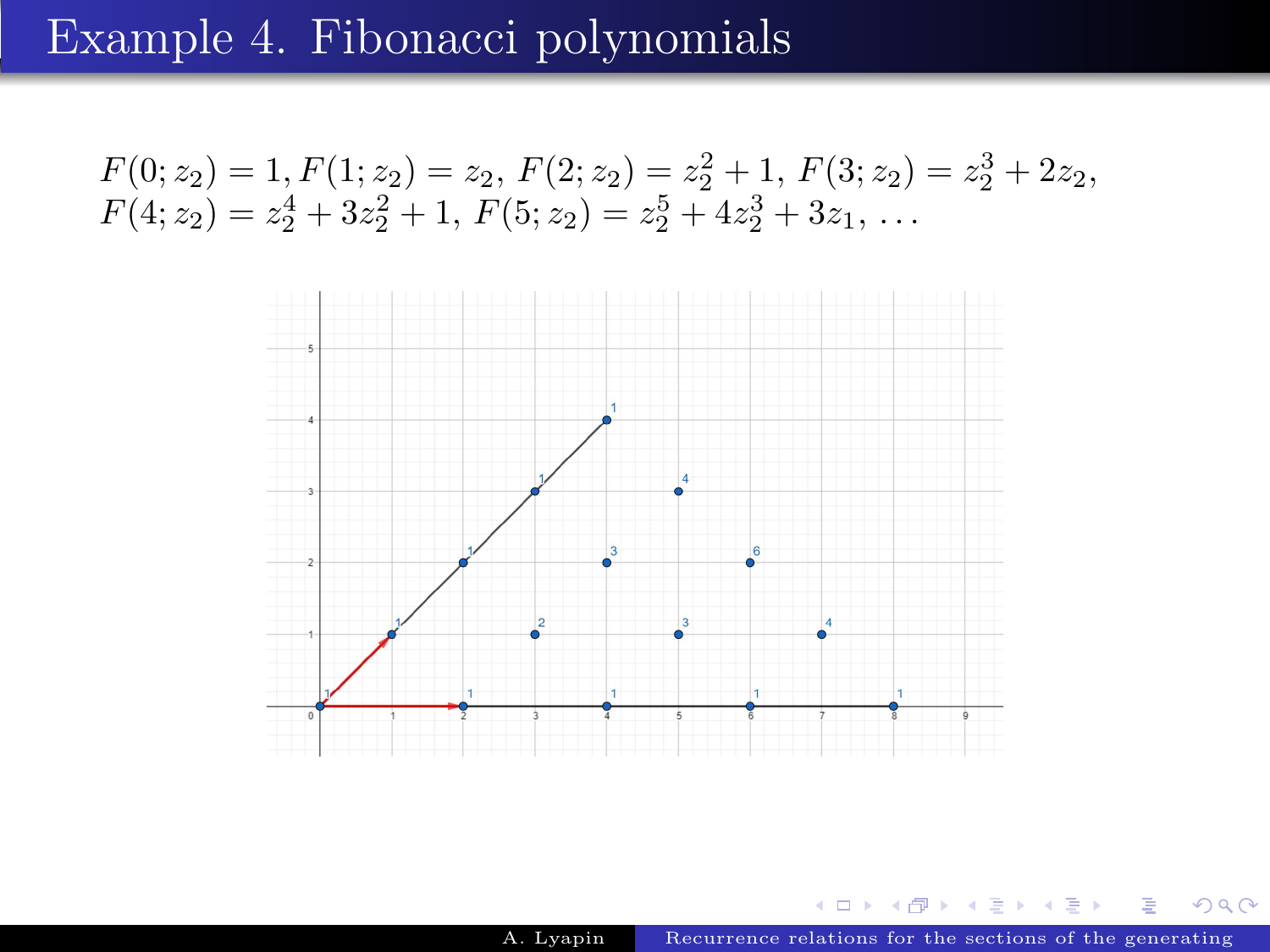## Example 5. Pell polynomials

For a set of steps 
$$
\alpha^1 = \alpha^2 = \begin{pmatrix} 1 \\ 1 \end{pmatrix}
$$
,  $\alpha^3 = \begin{pmatrix} 2 \\ 0 \end{pmatrix}$  (we assume that the

step  $\alpha^1$  has multiplicity two or that there are two such steps of different colors) the function  $f(x_1, x_2)$  of the number of paths from the origin to the point  $(x_1, x_2)$  satisfies the difference equation

$$
f(x_1, x_2) - 2f(x_1 - 1, x_2 - 1) - f(x_1 - 2, x_2) = 0.
$$

The sections  $F(x_1; z_2)$  satisfy the recursive relation

$$
F(x_1; z_2) - 2z_2F(x_1 - 1; z_2) - F(x_1 - 2; z_2) = 0
$$

with initial data  $F(0; z_2) = 1$ ,  $F(1; z_2) = 2z_2$ . Continuing the calculations, we obtain the known sequence of Pell polynomials:

. . .

$$
F(2; z2) = 4z22 + 1,
$$
  
\n
$$
F(3; z2) = 8z23 + 4z2,
$$
  
\n
$$
F(4; z2) = 16z24 + 12z22 + 1,
$$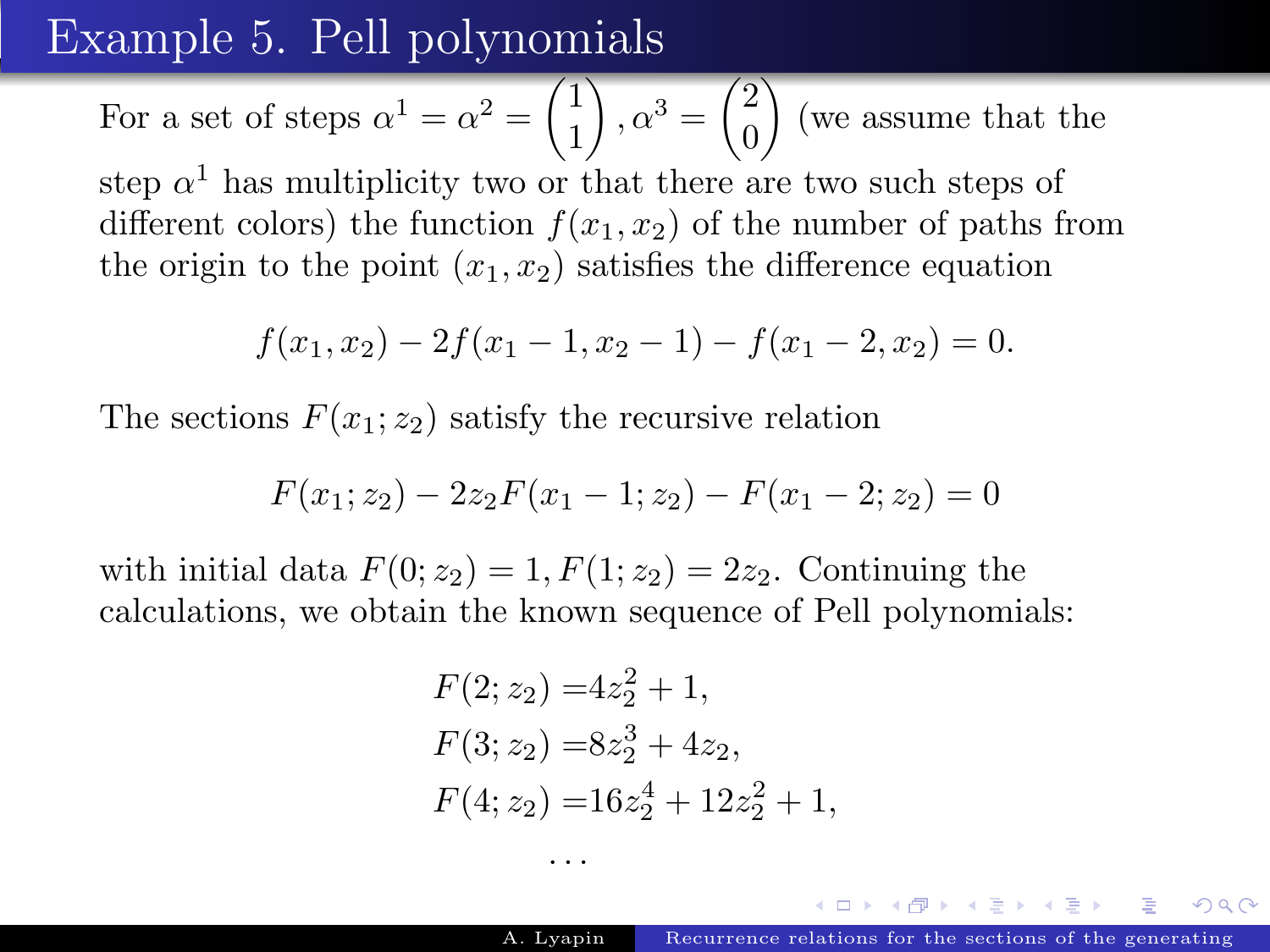# Example 5. Pell polynomials

$$
F(0; z2) = 1, F(1; z2) = 2z2, F(2; z2) = 4z22 + 1, F(3; z2) = 8z23 + 4z2,F(4; z2) = 16z24 + 12z22 + 1, F(5; z2) = 32z25 + 32z23 + 6z2,...
$$



イロト イ部ト イミト イ

舌

Þ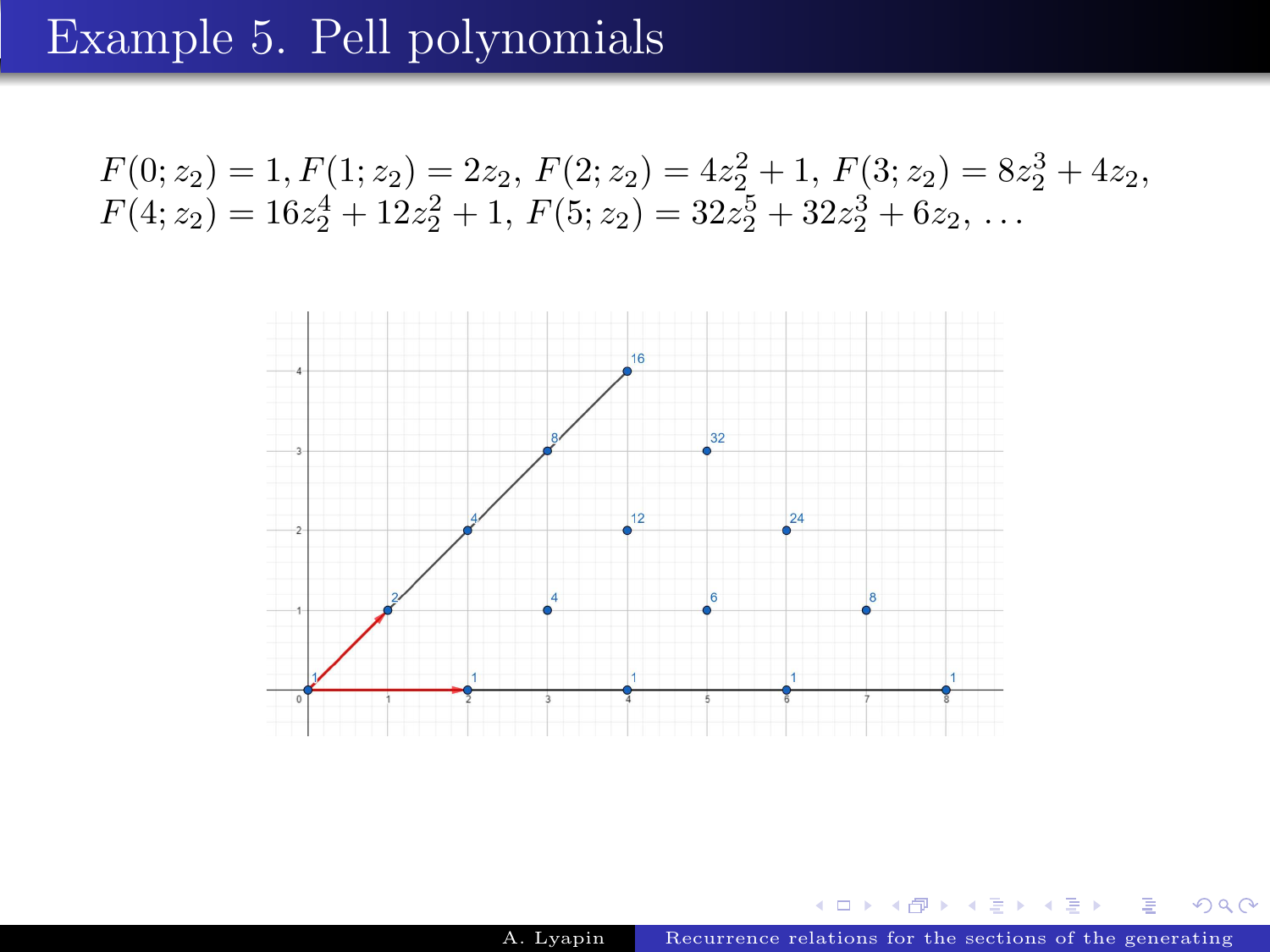We consider **a special case**, when  $\Delta = \{e^1, e^2, \dots, e^N\} \subset \mathbb{Z}^N$  is a set of unit vectors in the standard basis,  $e^j = (0, \ldots, 0, 1, 0, \ldots, 0)$ , where 1 is only on the  $j$ -th position:

<span id="page-26-0"></span>
$$
c_0 f(\lambda) + c_1 f(\lambda - e^1) + \ldots + c_N f(\lambda - e^N) = g(\lambda), \tag{6}
$$

for  $\lambda \in \mathbb{Z}_{\geqslant}^N + e^1 + \ldots + e^N$  and the initial data function is

 $f(\lambda) = \varphi(\lambda).$ 

for  $\lambda \ngeq m = e^1 + \ldots + e^N$ .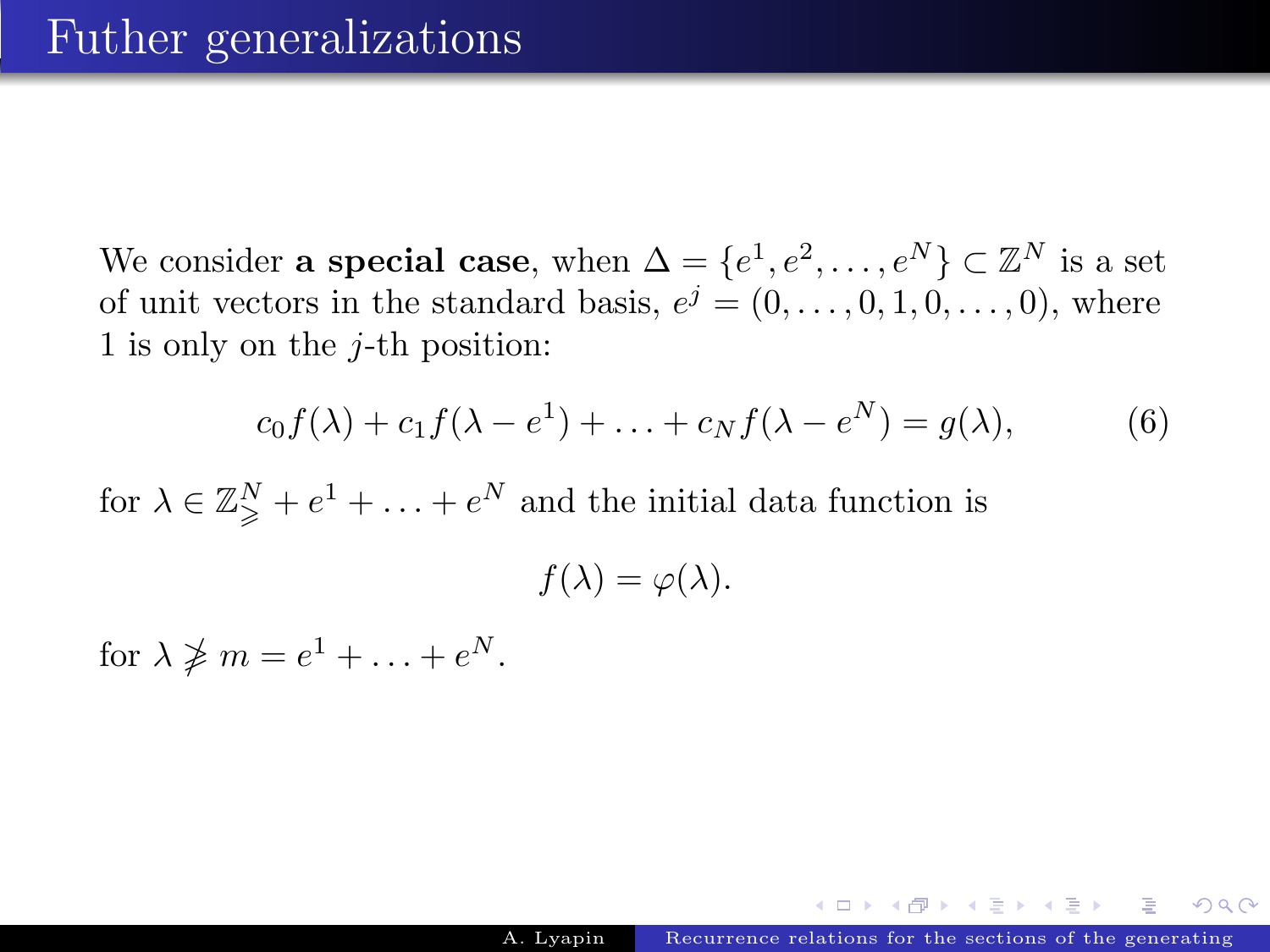Let cones  $K_p$  and  $L_p$  be spanned by vectors from  $\Delta_1 = \{e^1, \ldots, e^p\}$ and  $\Delta_2 = \{e^{p+1}, \ldots, e^N\}$  respectively. Since vectors in set  $\Delta$  are linearly independent, each element  $\lambda$  of cone K can be represented as a unique sum of elements x and y from cones  $K_p$  and  $L_p$ :

$$
K \ni \lambda = x + y, y \in K_p, x \in L_p.
$$

Consequently, generating series  $F(z)$  can be represented as a sum

$$
F(z) = \sum_{x \in L_p} F(K_p; x; z) z^x, \text{ where } F(K_p; x; z) = \sum_{y \in K_p} f(x + y) z^y.
$$

We call  $F(K_p; x; z)$  as a section of generating series  $F(z)$ .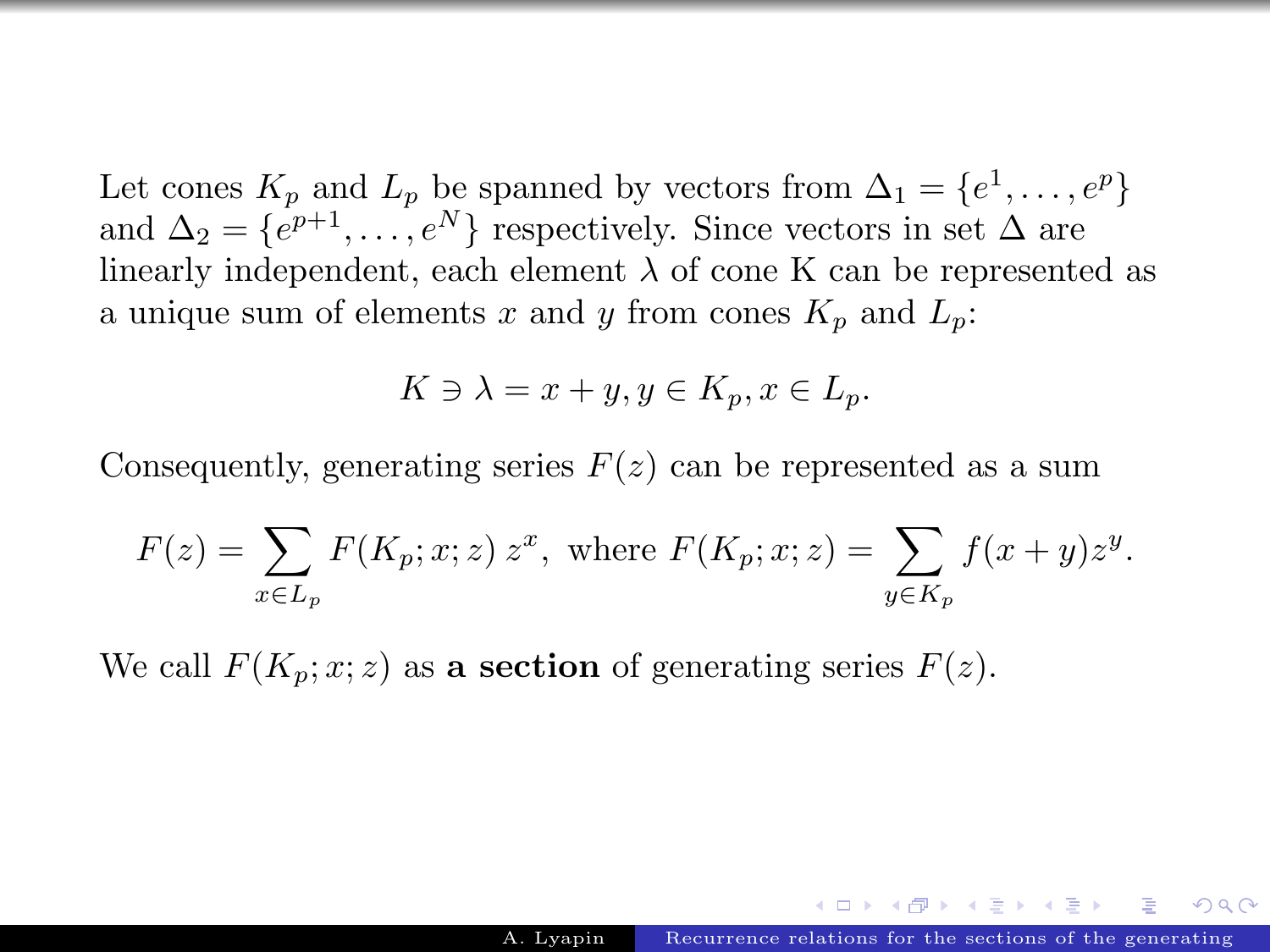Let  $\pi_j : \mathbb{Z}^N \to \mathbb{Z}^N$  is a projection operator defined as:  $\pi_i : (x_1, \ldots, x_{i-1}, x_i, x_{i+1}, \ldots, x_N) \mapsto (x_1, \ldots, x_{i-1}, 0, x_{i+1}, \ldots, x_N).$ Let  $\delta_j : \mathbb{Z}^N \to \mathbb{Z}^N$  is a shift operator  $\delta_j : x \mapsto x - e^j$  or:  $\delta_i$  :  $(x_1, \ldots, x_{i-1}, x_i, x_{i+1}, \ldots, x_N) \mapsto (x_1, \ldots, x_{i-1}, x_i-1, x_{i+1}, \ldots, x_N).$ 

**NOVEMBER**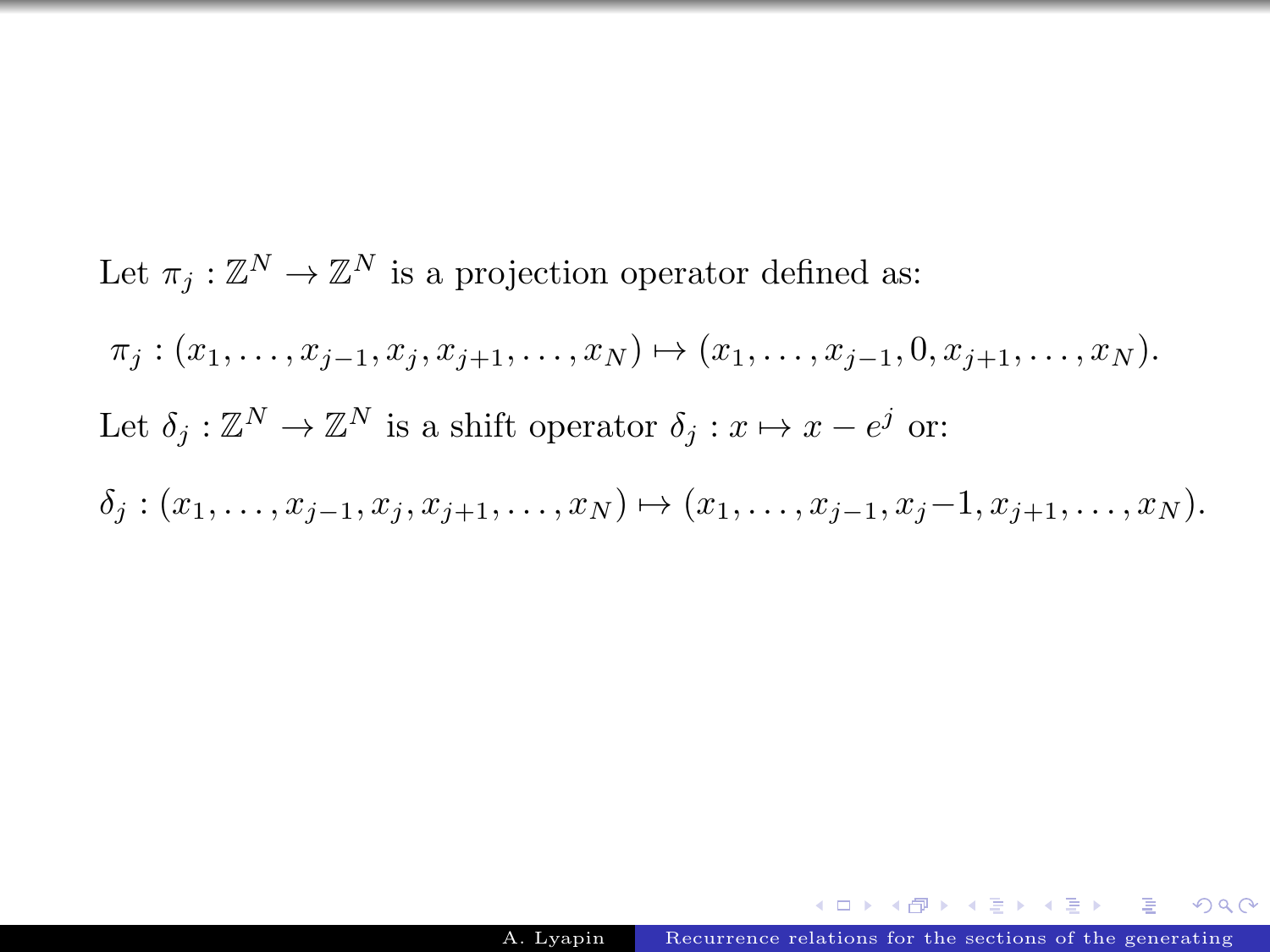### Lemma (1)

If 
$$
F(K_p; x; z) = \sum_{y \in K_p} f(x + y)z^y
$$
, then  
\n
$$
(1 - \pi_j)F(K_p; x; z) = z_jF(K_p; x + e^j; z)
$$
\nfor  $1 \le j \le p$ .

Proof.

$$
(1 - \pi_j)F(K_p; x; z) = \sum_{y \in K_p + e^j} f(x + y)z^y =
$$

$$
= z_j \sum_{y \in K_p} f(x + y + e^j)z^y = z_j F(K_p; x + e^j; z)
$$

for  $1 \leqslant j \leqslant p$ .

メロト メタト メミト メミト

重

 $2Q$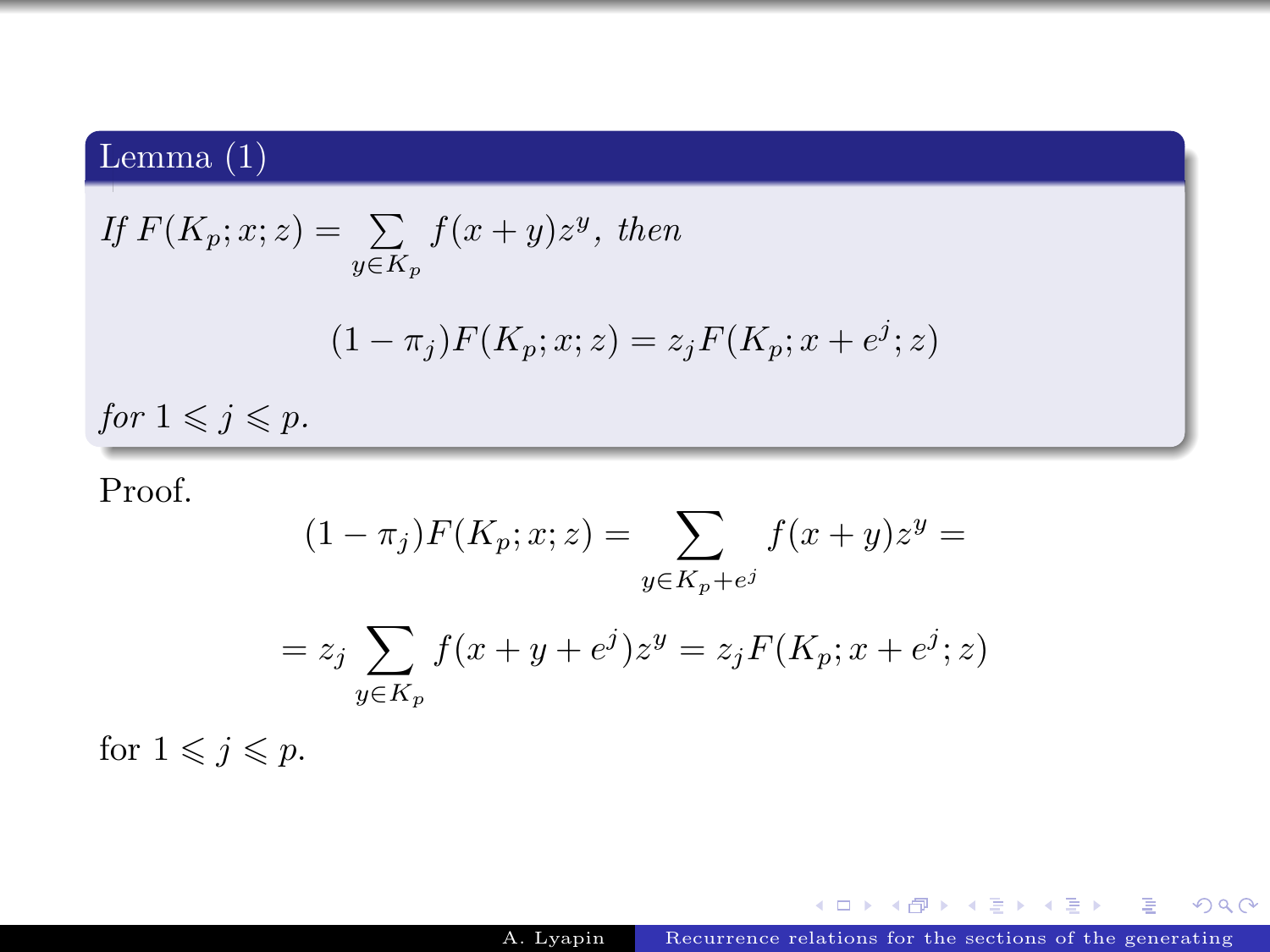Lemma (2)

$$
(1 - \pi_1)z_1 F(K_1; x; z) = (1 - \pi_1)\delta_1 F(K_1; x; z)
$$

Proof.

.

$$
(1 - \pi_1)z_1 F(K_1; x; z) = z_1 F(K_1; x; z) = z_1 \sum_{y \in K_1} f(x + y)z^y =
$$
  
\n
$$
= \sum_{y \in K_1} f(x + y)z^{y + e^1} = \sum_{y \in e^1 + K_1} f(x + y - e^1)z^y =
$$
  
\n
$$
= \sum_{y \in K_1} f(x + y - e^1)z^y - f(x - e^1) =
$$
  
\n
$$
= F(K_1; x - e^1; z) - F(K_1; x - e^1; 0) = (1 - \pi_1)F(K_1; x - e^1; z) =
$$
  
\n
$$
= (1 - \pi_1)\delta_1 F(K_1; x; z).
$$

A. Lyapin [Recurrence relations for the sections of the generating](#page-0-0)

**KID KID KID KID KID → DACK**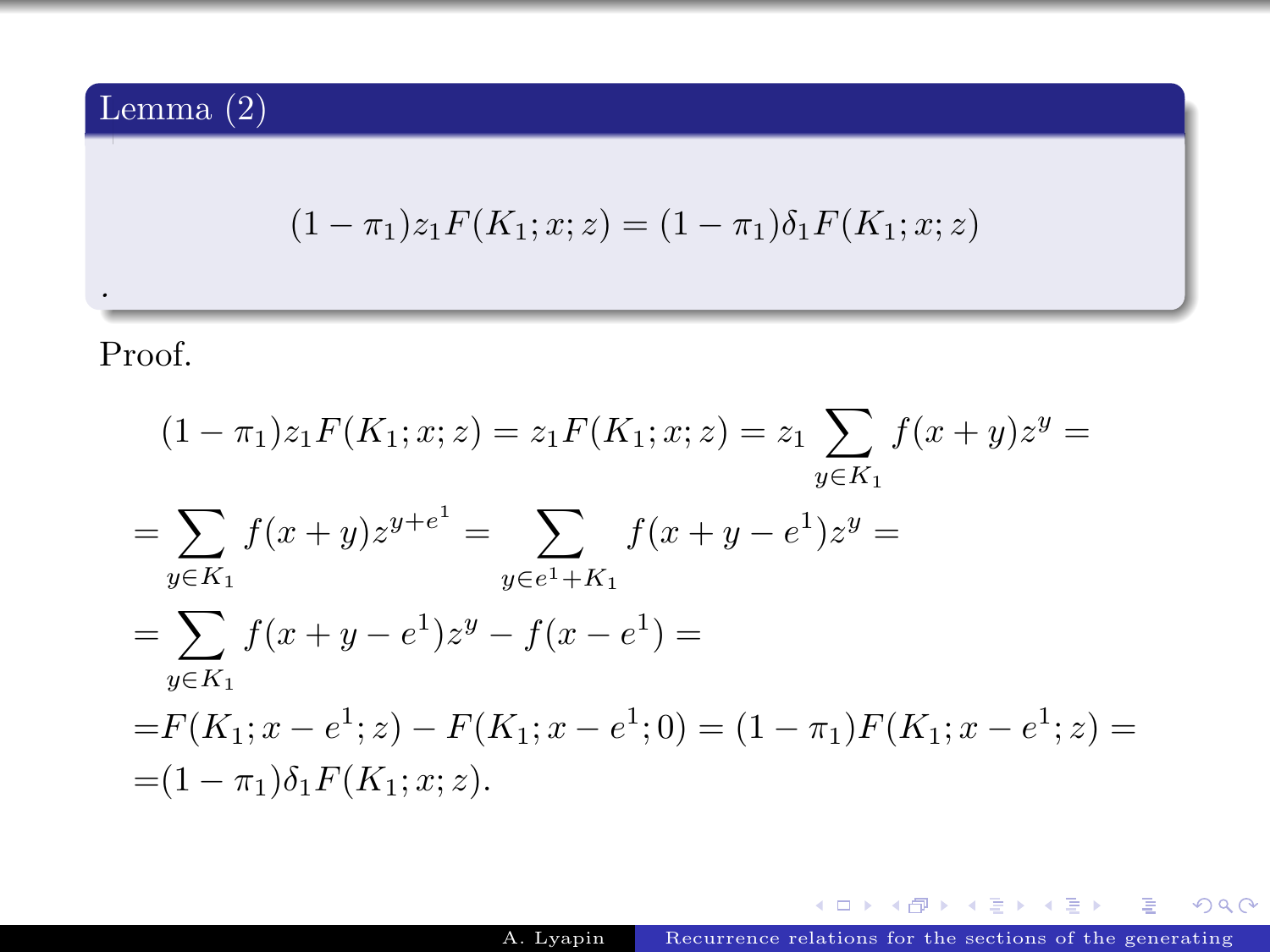#### <span id="page-31-0"></span>Lemma (3)

$$
\pi_p F(K_p; x; z) = F(K_{p-1}; x; z) \text{ for } 1 \leqslant p \leqslant N.
$$

#### Proof. Since

$$
\pi_p \sum_{y \in K_p} f(x+y) z^y = \sum_{y \in K_{p-1}} f(x+y) z^y.
$$

#### Lemma (4)

$$
(1 - \pi_j)G(K_p; x; z) = G(K_p; x; z) \text{ for } 1 \leqslant j \leqslant p.
$$

Proof. Since initial data function  $g(x)$  is given on  $x \geqslant I$ , we acknowledge that  $g(x) = 0$  for  $x \not\geq I$ , which yields

$$
\pi_j G(K_p;x;z)=0
$$

for  $1 \leqslant j \leqslant p$ .

 $\left\{ \begin{array}{ccc} 1 & 0 & 0 \\ 0 & 1 & 0 \end{array} \right.$ 

Έ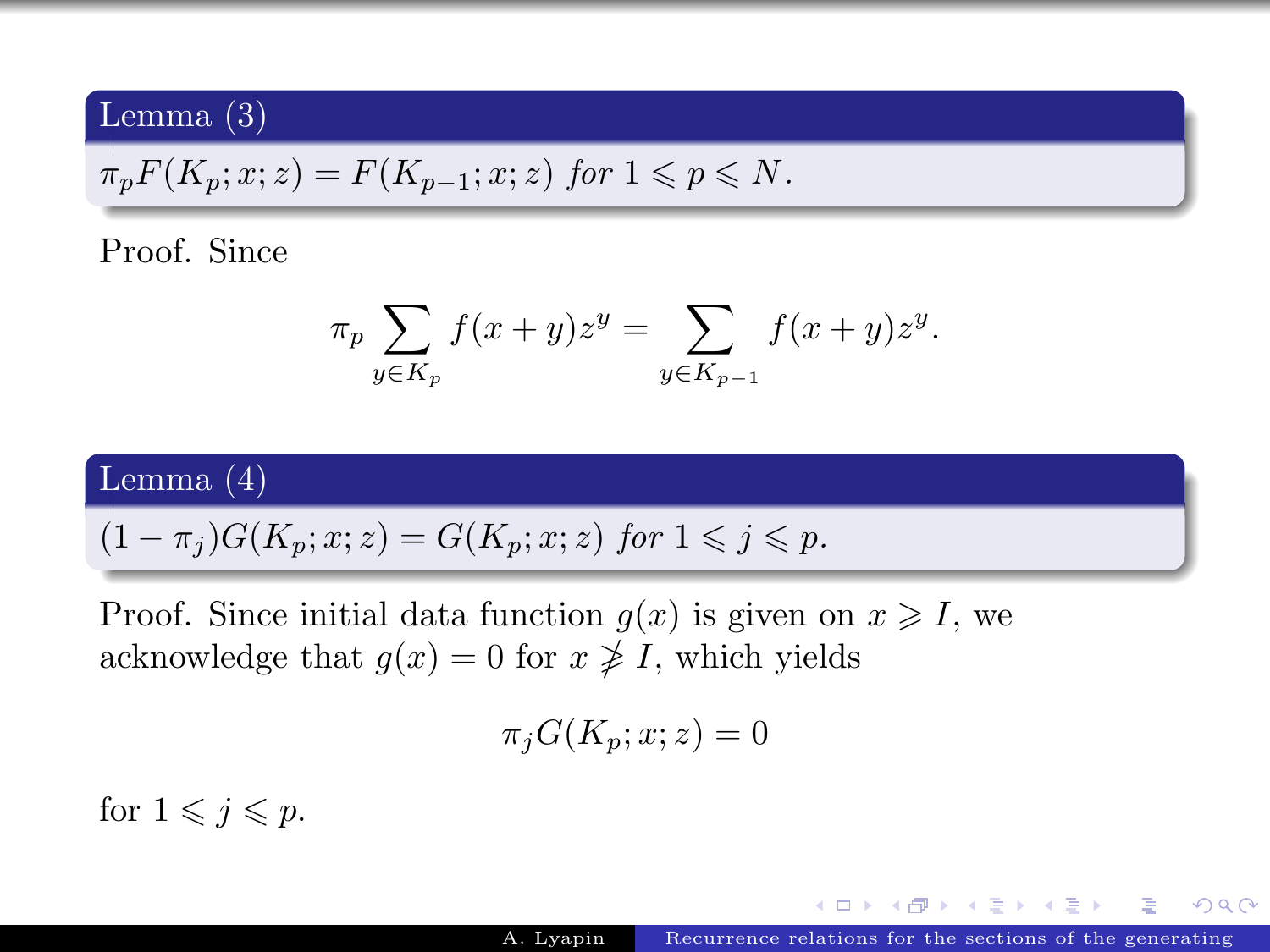#### <span id="page-32-0"></span>Theorem

$$
Let \Pi_p = (1 - \pi_1) \dots (1 - \pi_p) \text{ and }
$$

 $P(z_1, \ldots, z_p, \delta_{p+1}, \ldots, \delta_N) = 1 + \ldots + c_p z_p + c_{p+1} \delta_{p+1} + \ldots + c_N z_N$ .

The sections  $F(K_p; x; z)$  of generating series  $F(z)$  satisfied to the recurrence relation

$$
\Pi_p P(z_1,\ldots,z_p,\delta_{p+1},\ldots,\delta_N) F(K_p;x;z) = \Pi_p G(K_p;x;z). \tag{7}
$$

Proof. By Lemma 1 and 2 we get

$$
\Pi_p P(z_1, \dots, z_p, \delta_{p+1}, \dots, \delta_N) F(K_p; x; z) =
$$
\n
$$
= \Pi_p P(\delta_1, \dots, \delta_p, \delta_{p+1}, \dots, \delta_N) \cdot \sum_{y \in K_p} f(x+y) z^y = \sum_{y \in K_p + I_p} P(\delta) f(x+y) z^y
$$

and

$$
\Pi_p G(K_p; x; z) = G(K_p; x; z) = \sum_{y \in K_p + I_p} g(x + y) z^y,
$$

then[e](#page-37-0)qualling coefficients by  $z^y$  yields [\(6\)](#page-26-0),  $I_p = e_1 + \cdots + e_p$  $I_p = e_1 + \cdots + e_p$  $I_p = e_1 + \cdots + e_p$  $I_p = e_1 + \cdots + e_p$  $I_p = e_1 + \cdots + e_p$  $I_p = e_1 + \cdots + e_p$  $I_p = e_1 + \cdots + e_p$  $I_p = e_1 + \cdots + e_p$ [.](#page-0-0)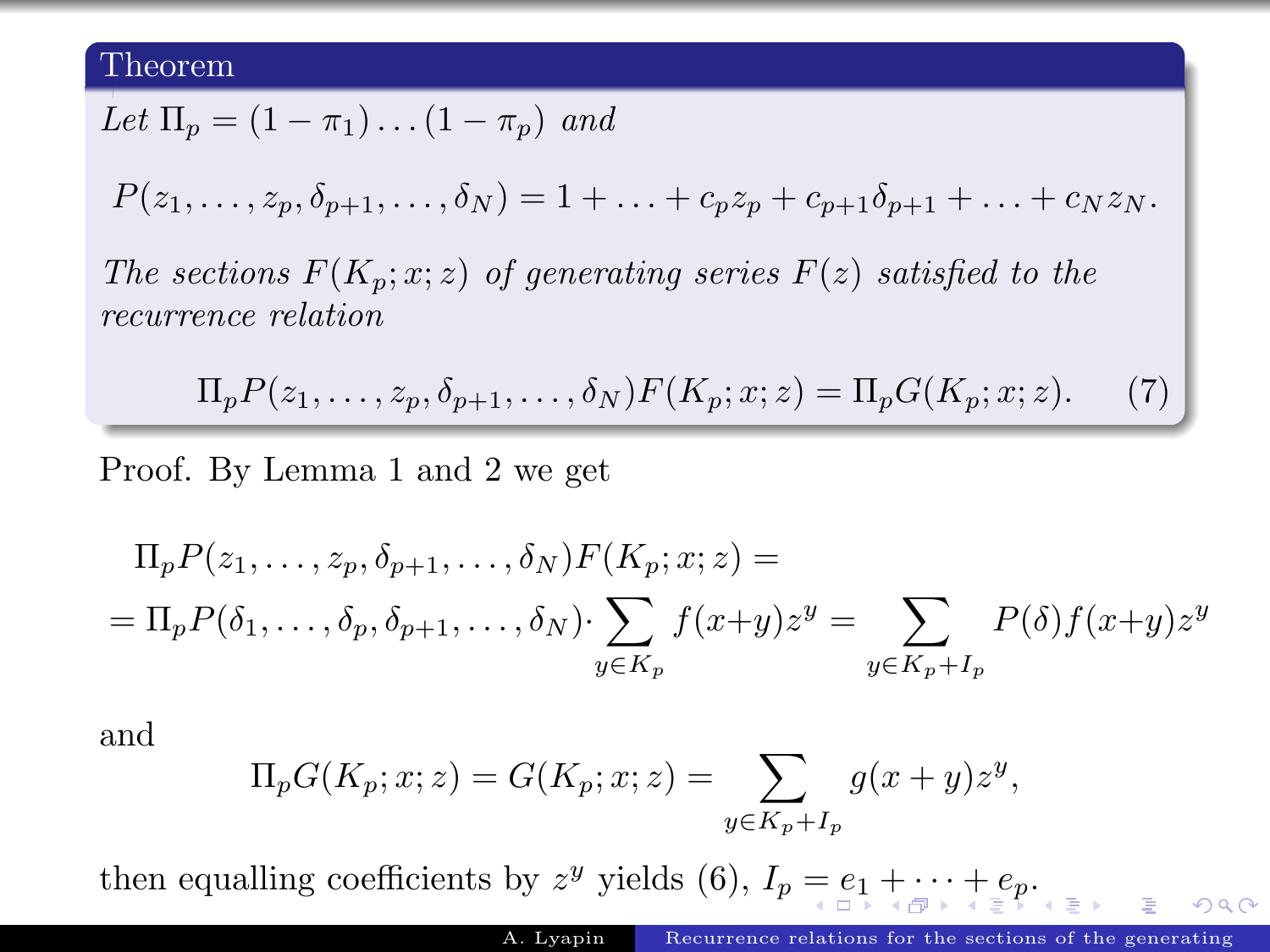<span id="page-33-0"></span>Let  $N = 3$  and consider a difference equation

$$
c_0 f(\lambda) + c_1 f(\lambda - e^1) + c_2 f(\lambda - e^2) + c_3 f(\lambda - e^3) = g(\lambda), \lambda \ge 1.
$$

For  $p = 0$  cone  $K_0$  is an empty set and for  $x \in L_0 + I$  we get the given difference equation

$$
c_0 F(K_0; x; z) + c_1 F(K_0; x - e^1; z) + c_2 F(K_0; x - e^2; z) +
$$
  
+ 
$$
c_3 F(K_0; x - e^3; z) = G(K_0; x; z),
$$

where  $F(K_0; x; z) = f(x)$  and  $G(K_0; x; z) = g(x)$ .

医阿雷氏阿雷氏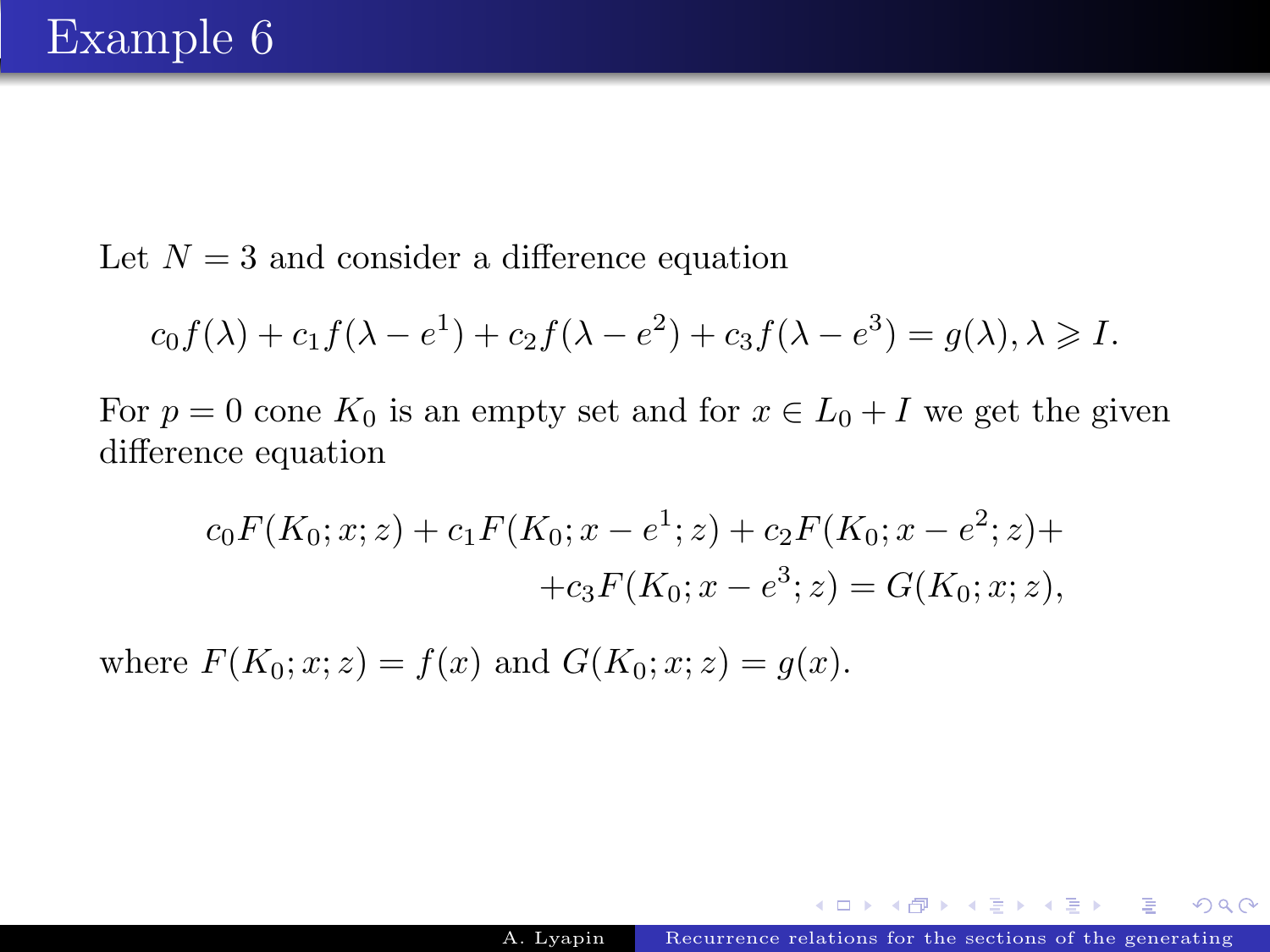For 
$$
p = 1
$$
 we get that cone  $K_1 = \langle e^1 \rangle$  and for  $x \in L_1 + e^2 + e^3$  we get  
\n
$$
(1 - \pi_1)(c_0 + c_1 z_1 + c_2 \delta_2 + c_3 \delta_3) F(K_1; x; z) = (1 - \pi_1) G(K_1; x; z),
$$

and

$$
(c_0 + c_1 z_1)F(K_1; x; z) + c_2 F(K_1; x - e^2; z) + c_3 F(K_1; x - e^3; z) =
$$
  
=
$$
G(K_1; x; z) + c_0 F(K_1; x; 0) + c_2 F(K_1; x - e^2; 0) + c_3 F(K_1; x - e^3; 0)
$$

or

$$
(c_0 + c_1 z_1)F(K_1; x; z_1) + c_2 F(K_1; x - e^2; z_1) + c_3 F(K_1; x - e^3; z_1) =
$$
  
= $G(K_1; x; z_1) + c_0 f(x) + c_2 f(x - e^2) + c_3 f(x - e^3)$ .

イロト イ部ト イミド イミド ニミー りんぴ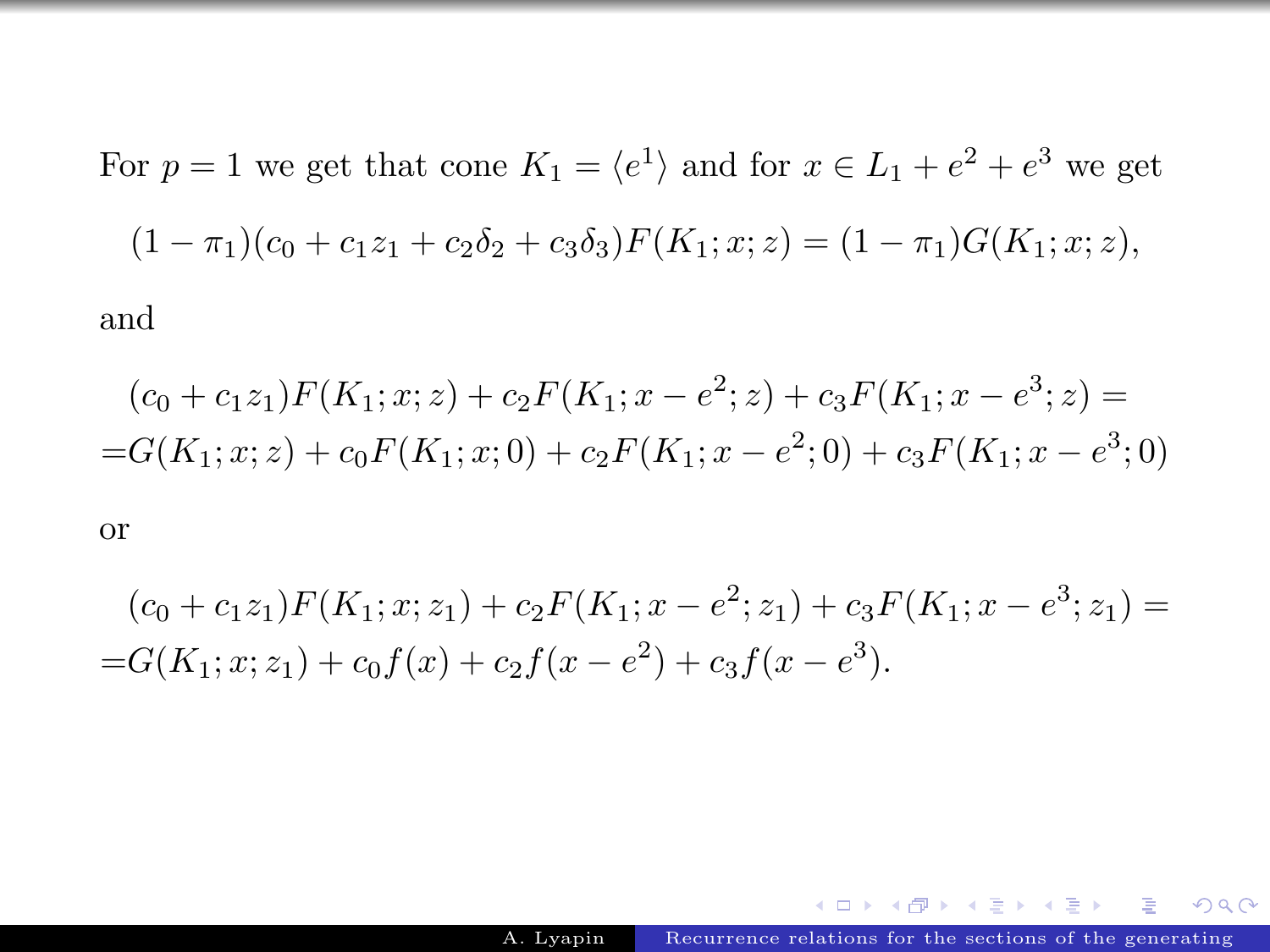For  $p = 2$  we get that cone  $K_2 = \langle e^1, e^2 \rangle$  and for  $x \in L_2 + e^3$ 

$$
(1 - \pi_1)(1 - \pi_2)(c_0 + c_1z_1 + c_2z_2 + c_3\delta_3)F(K_2; x; z) =
$$
  
= (1 - \pi\_1)(1 - \pi\_2)G(K\_2; x; z),

then

$$
(c_0 + c_1 z_1 + c_2 z_2)F(K_2; x; z) + c_3 F(K_2; x - e^3; z) =
$$
  
=  $(c_0 + c_2 z_2)F(K_2; x; \pi_1 z) + (c_0 + c_1 z_1)F(K_2; x; \pi_2 z) - c_0 F(K_2; x; 0)$   
+  $c_3 F(K_2; x - e^3; \pi_1 z) + c_3 F(K_2; x - e^3; \pi_2 z) - c_3 F(K_2; x - e^3; 0) +$   
+  $G(K_2; x; z),$ 

 $A \cup B \rightarrow A \oplus B \rightarrow A \oplus B \rightarrow A \oplus B \rightarrow A \oplus B \oplus A \oplus B \oplus A \oplus B \oplus A \oplus B \oplus A \oplus B \oplus A \oplus B \oplus A \oplus B \oplus A \oplus B \oplus A \oplus B \oplus A \oplus B \oplus A \oplus B \oplus A \oplus B \oplus A \oplus B \oplus A \oplus B \oplus A \oplus B \oplus A \oplus B \oplus A \oplus B \oplus A \oplus B \oplus A \oplus B \oplus A \oplus B \oplus A \oplus B \oplus A \oplus B \oplus A \oplus B \oplus A \oplus B \oplus A$ 

 $298$ 

Þ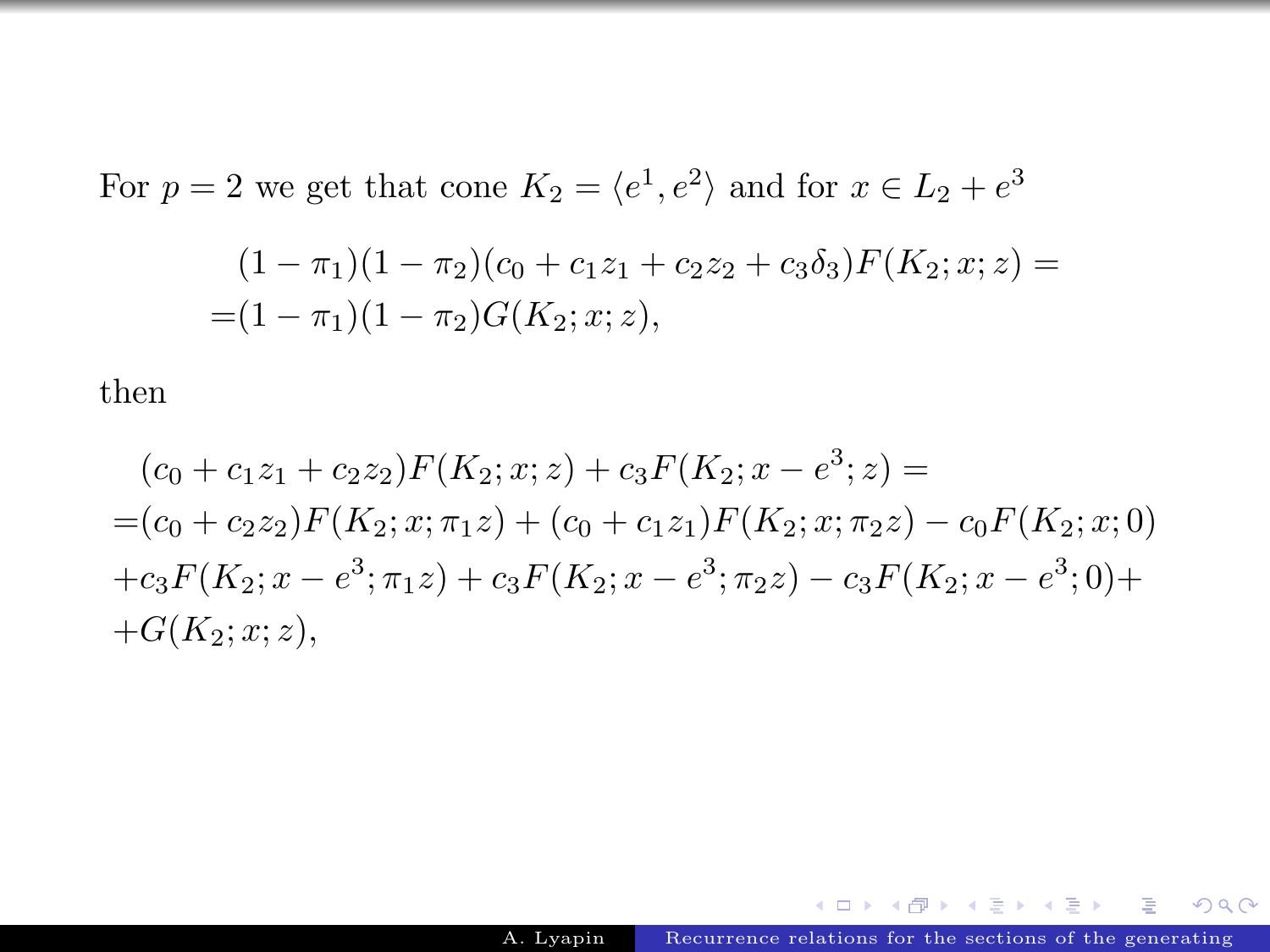For  $p = 3$  we get that cone  $K_3 = \langle e^1, e^2, e^3 \rangle$  and for  $x \in L_3 = \emptyset$ 

$$
(1 - \pi_1)(1 - \pi_2)(1 - \pi_3)(c_0 + c_1z_1 + c_2z_2 + c_3z_3)F(K_3; x; z) =
$$
  
= (1 - \pi\_1)(1 - \pi\_2)(1 - \pi\_3)G(K\_3; x; z),

then

$$
(c_0 + c_1z_1 + c_2z_2 + c_3z_3)F(z_1, z_2, z_3) - (c_0 + c_2z_2 + c_3z_3)F(0, z_2, z_3) -
$$
  
\n
$$
-(c_0 + c_1z_1 + c_3z_3)F(z_1, 0, z_3) - (c_0 + c_1z_1 + c_2z_2)F(z_1, z_2, 0) +
$$
  
\n
$$
+(c_0 + c_1z_1)F(z_1, 0, 0) + (c_0 + c_2z_2)F(0, z_2, 0) + (c_0 + c_3z_3)F(0, 0, z_3) -
$$
  
\n
$$
-c_0F(0, 0, 0) = 0.
$$

メロト メタト メミト メミト

 $298$ 

Þ